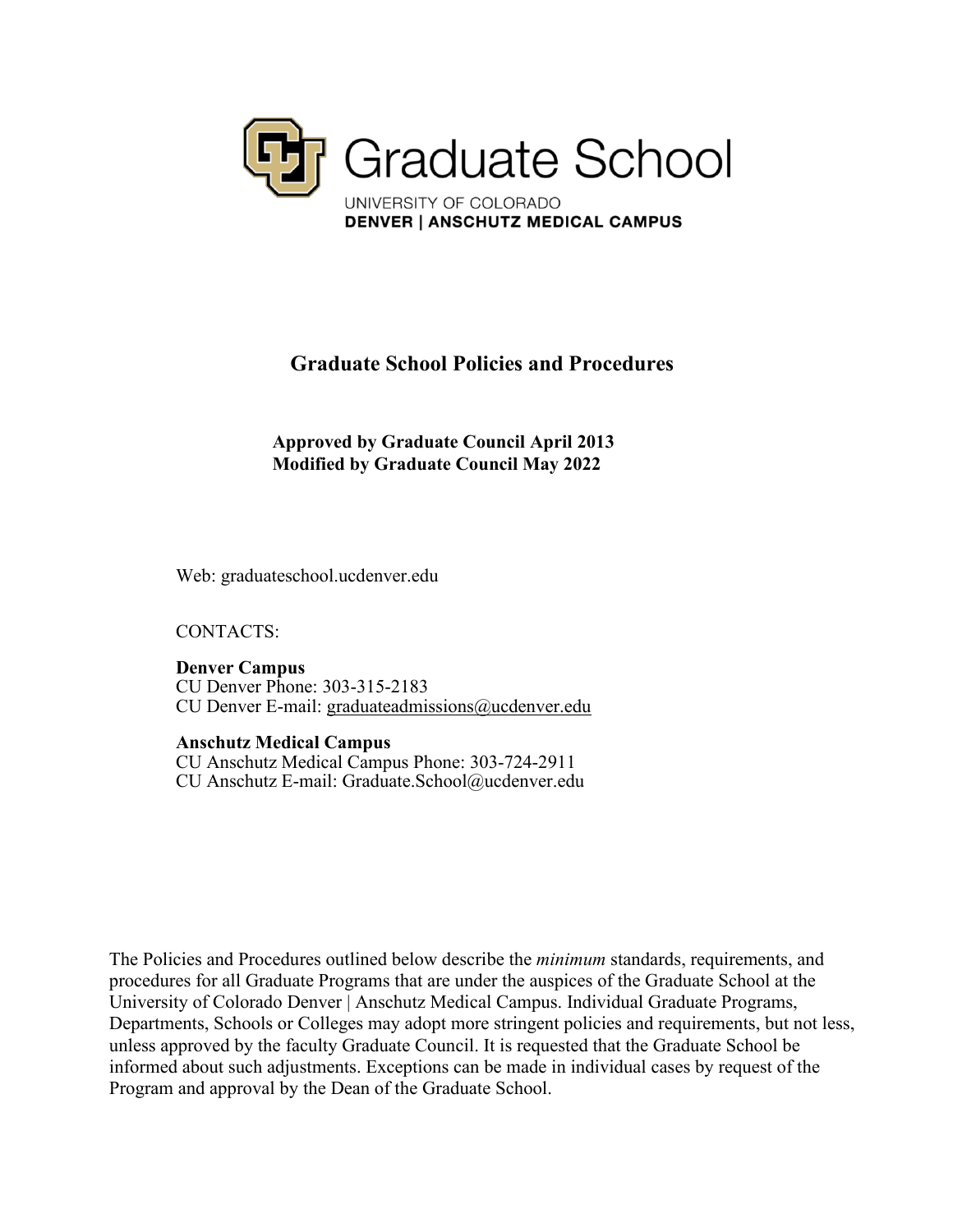# **TABLE OF CONTENTS**

| i. Procedures and Criteria for Reviewing and Revising Existing Graduate Degree Programs 14 |  |
|--------------------------------------------------------------------------------------------|--|
| ii. Procedures and Criteria for Developing and Approving New Degree Granting Graduate      |  |
| iii. Procedures and Criteria for Approving New Subplans (official Tracks) in Existing      |  |
| iv. Procedures for Developing and Approving New Graduate Certificate and Graduate          |  |
| v. Procedures and Criteria for Developing and Approving New Graduate Courses 15            |  |
|                                                                                            |  |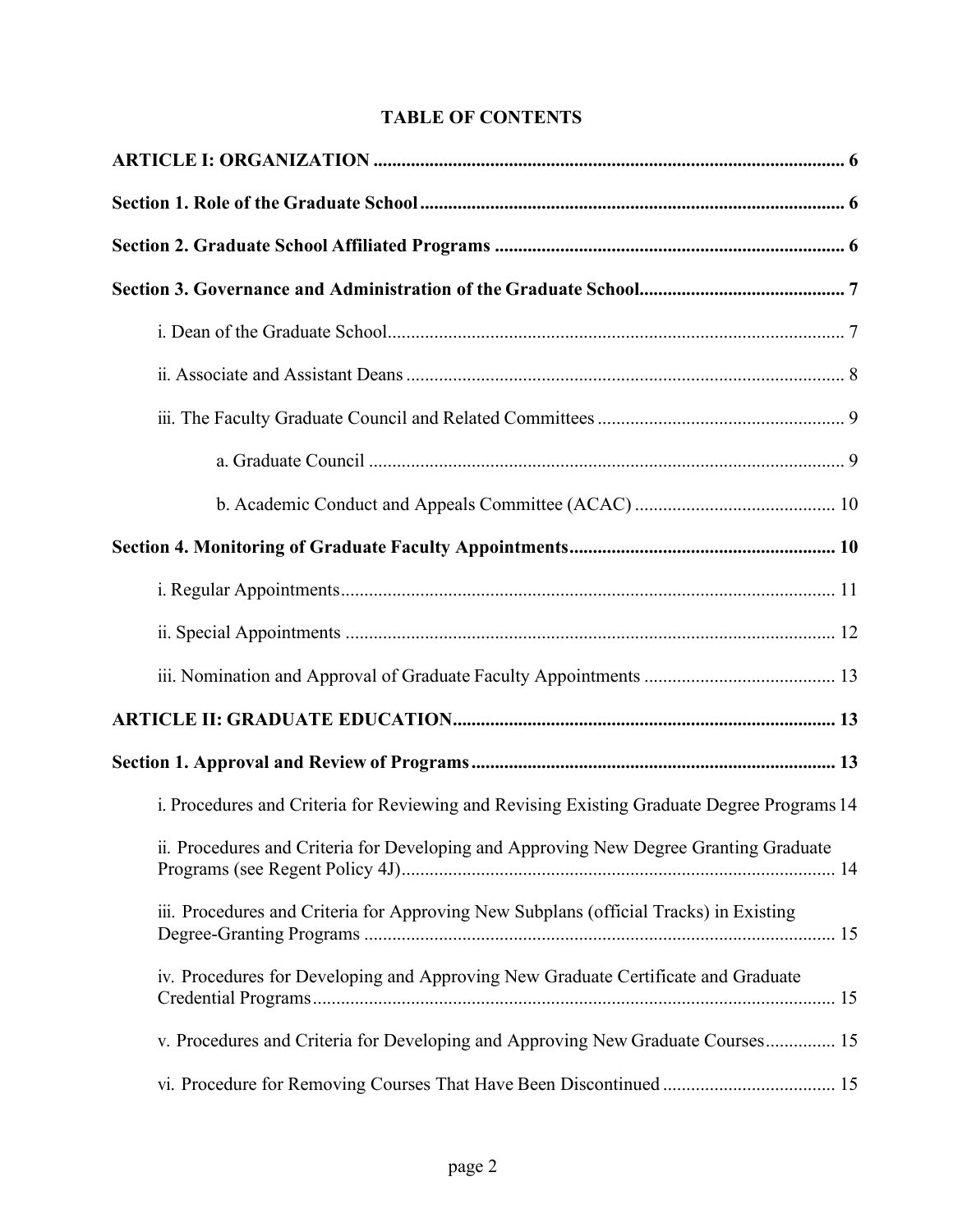| iv. Admission to Partially Concurrent Bachelor's/Master's Degree Programs (e.g. 4+1) |  |
|--------------------------------------------------------------------------------------|--|
|                                                                                      |  |
|                                                                                      |  |
|                                                                                      |  |
|                                                                                      |  |
|                                                                                      |  |
|                                                                                      |  |
|                                                                                      |  |
|                                                                                      |  |
|                                                                                      |  |
| vi. Adding a Graduate Certificate or Graduate Credential to a Graduate Degree  21    |  |
|                                                                                      |  |
|                                                                                      |  |
|                                                                                      |  |
|                                                                                      |  |
|                                                                                      |  |
|                                                                                      |  |
|                                                                                      |  |
|                                                                                      |  |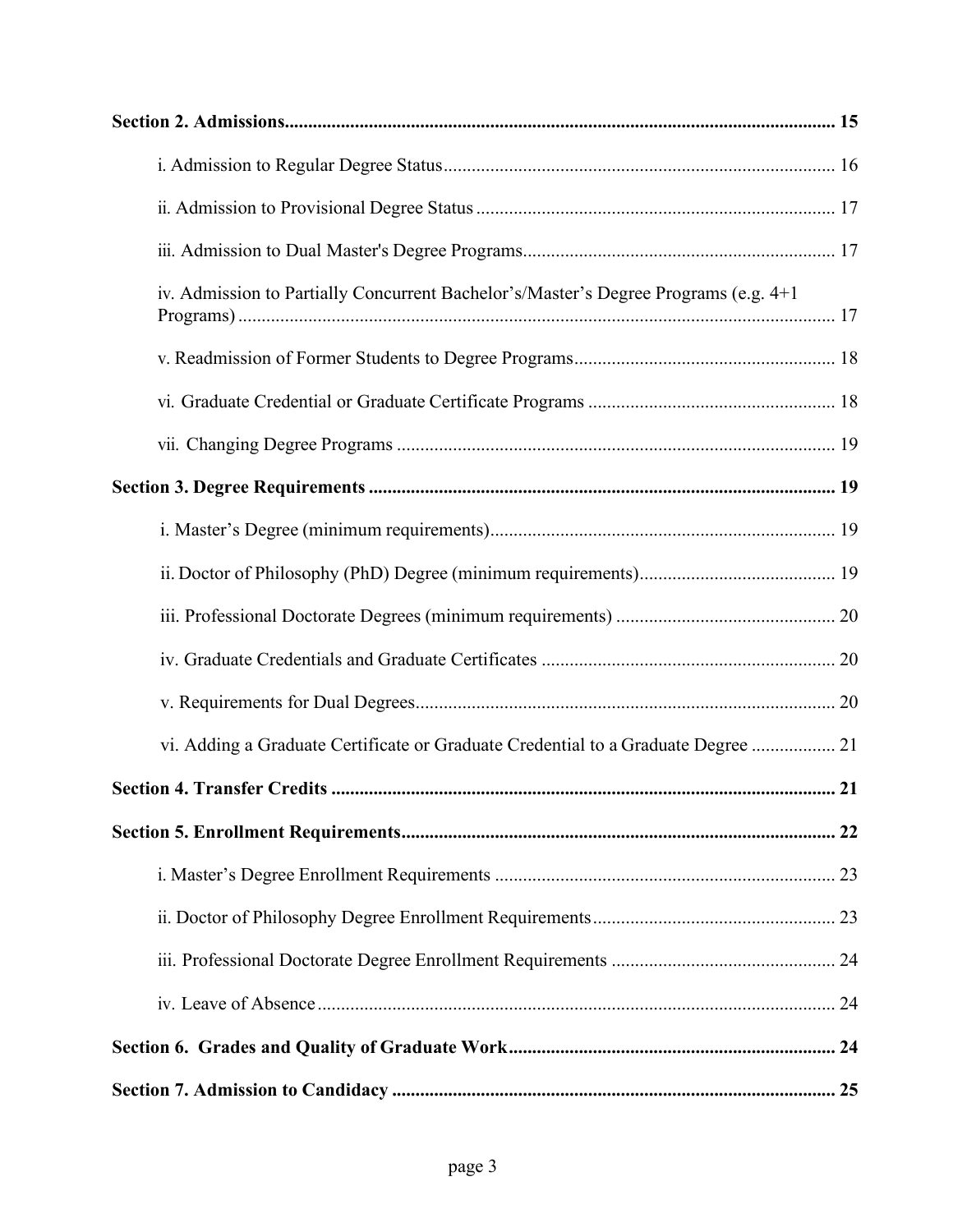| ii. Master's Degree Final Comprehensive Examination/Thesis Defense  30 |  |
|------------------------------------------------------------------------|--|
|                                                                        |  |
|                                                                        |  |
|                                                                        |  |
|                                                                        |  |
|                                                                        |  |
|                                                                        |  |
|                                                                        |  |
|                                                                        |  |
|                                                                        |  |
|                                                                        |  |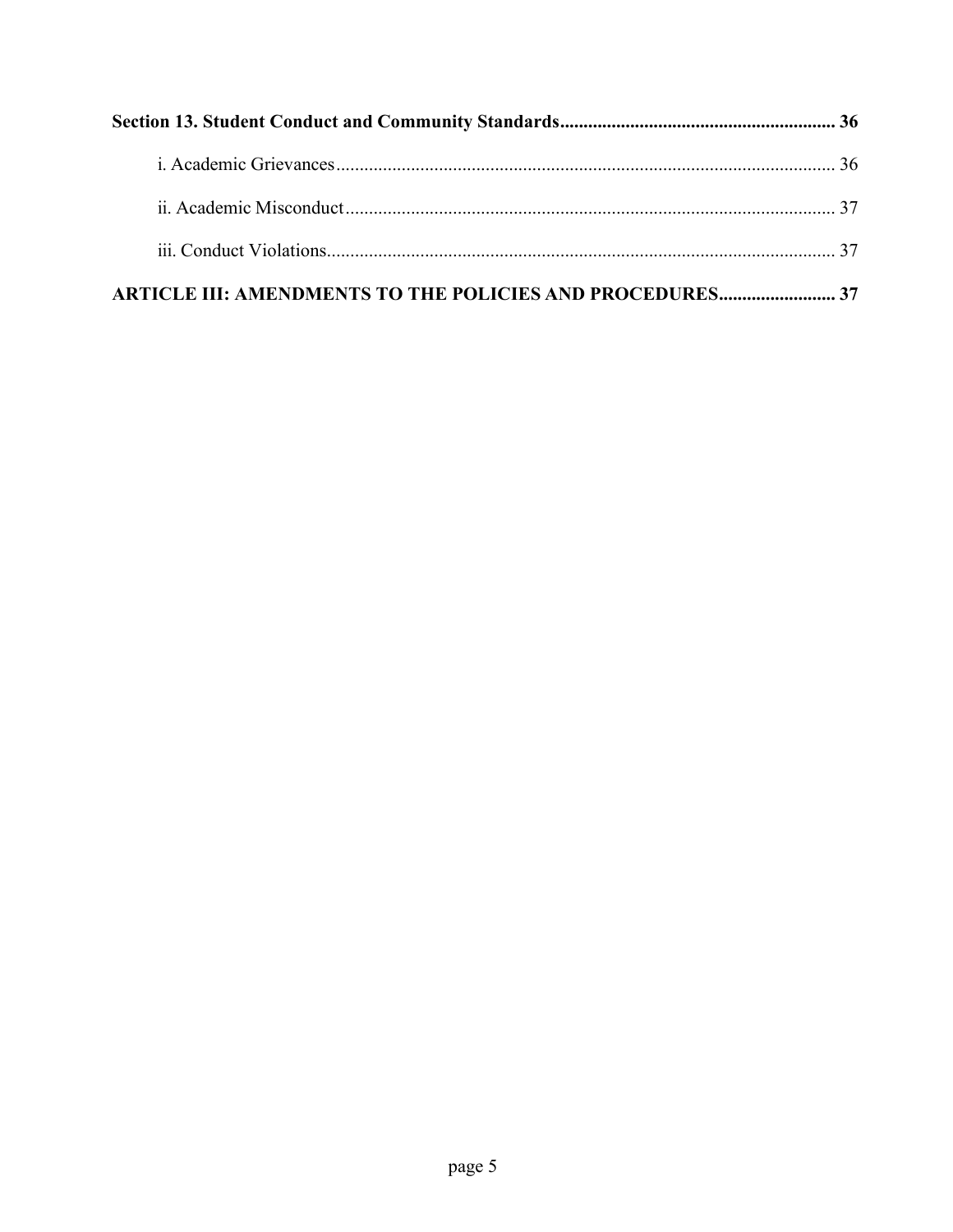# <span id="page-5-0"></span>**ARTICLE I: ORGANIZATION**

#### <span id="page-5-1"></span>**Section 1. Role of the Graduate School**

Graduate education is a central component of the mission of the University of Colorado Denver | Anschutz Medical Campus (CU Denver and CU Anschutz campuses). The Graduate School is one of several schools within CU Denver | Anschutz, and is responsible for overseeing, facilitating and enhancing the educational experiences and opportunities for all graduate students, as well as encouraging excellence in research, creative and scholarly work.

In accordance with this mission, the Graduate School leadership, together with the faculty Graduate Council representing the Graduate Faculty, plans, develops, approves, evaluates and administers Graduate Degree Programs (PhD, EdD, PsyD and many master's programs) and Graduate Certificate Programs. The Graduate School also ensures that Graduate Programs comply with, or exceed, the Graduate School's standards of excellence and execute sound academic administration as established by the Policies and Procedures of the Graduate Council in accord with policies of the University Board of Regents and the Colorado Commission on Higher Education. In particular, the Graduate School is charged with maintaining high standards and quality of both, the Graduate Programs and the Graduate Faculty. Other functions of the Graduate School include:

- developing, promoting and fostering multidisciplinary, interdisciplinary and innovative programs;
- promoting collaborations that create unique opportunities for student learning, research and discovery;
- promoting a supportive environment for the graduate student community; and
- providing a voice for graduate education in the University's strategic planning and outreach.

## <span id="page-5-2"></span>**Section 2. Graduate School Affiliated Programs**

Not all post-baccalaureate Programs at CU Denver and CU Anschutz fall under the auspices of the Graduate School. Programs that offer independently accredited professional degrees can be overseen by their respective School or College, while master's, and doctoral Programs that are not accredited by outside agencies require affiliation with the Graduate School.

For Graduate School-affiliated programs the relevant administrative responsibilities are shared between the Graduate School and the home School or College.

## **Administrative responsibilities that lie within the Graduate School The Graduate School is responsible for**:

- 1. ensuring that all Programs abide by the Policies and Procedures of the Graduate Council and executed by the Graduate School;
- 2. programmatic approval and periodic Program review;
- 3. maintenance of records of approved graduate coursework and approval of substantial changes (more than 10% credits of required courses) to existing Graduate Programs;
- 4. final approval of add/drop forms after the official enrollment deadline has passed, following approval by the course instructors;
- 5. final approval of grade changes following approval by the course instructor;
- 6. degree audits;
- 7. final thesis formatting checks;
- 8. certification of graduates from master's and doctoral Programs as well as Graduate School **Certificates**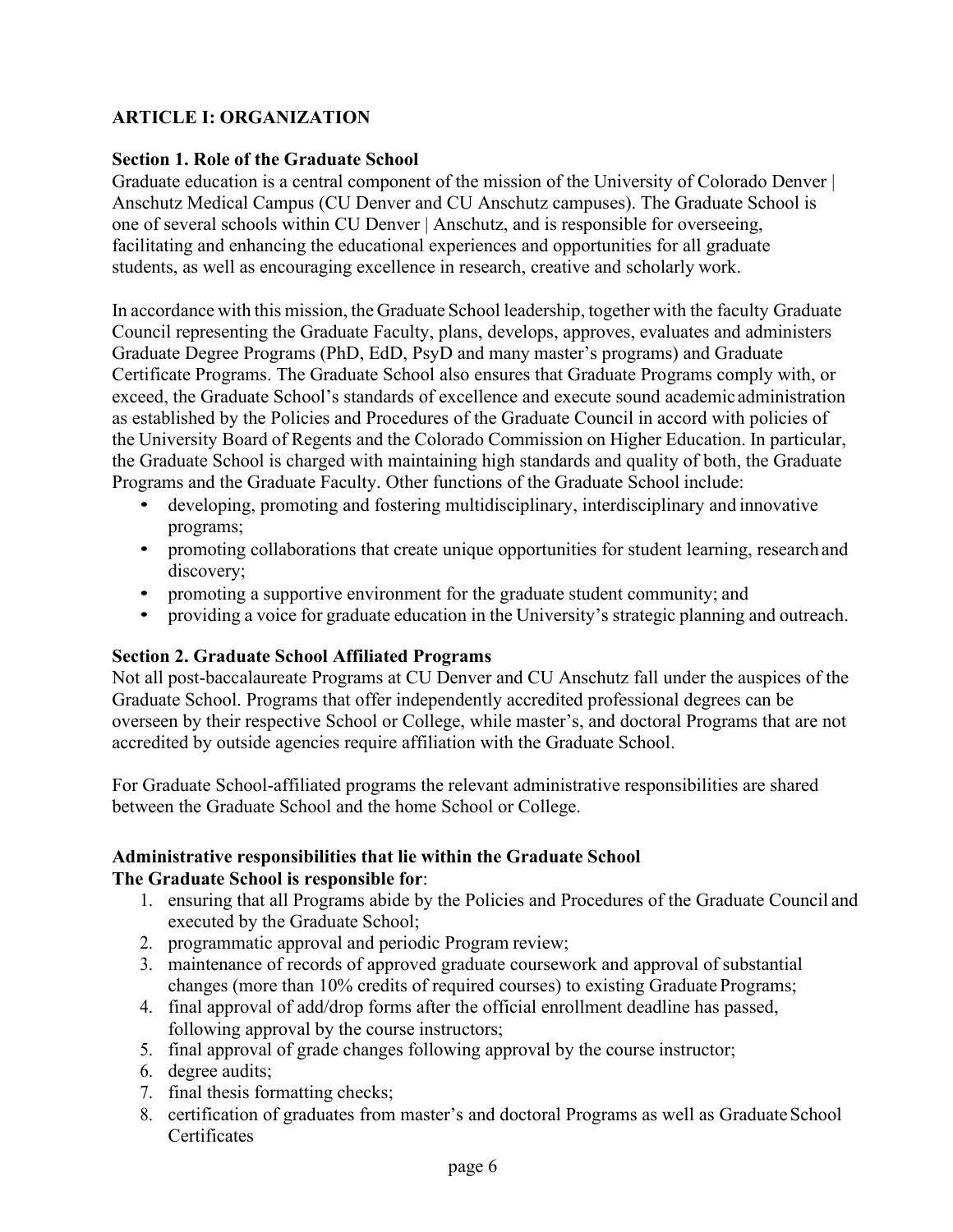- 9. developing comprehensive and Program-specific recruitment and marketing plansto support enrollment and admissions;
- 10. student appeals not resolved within their home School or College; and
- 11. leaves of absence, special processing forms, such as extensions for time-to-degree and student terminations.

## **Administrative responsibilities that lie within the Schools and Colleges Individual School and Colleges are responsible for:**

- 1. daily oversight and administration of the Program;
- 2. recruitment of students
- 3. matriculating students
- 4. approval of graduate courses for those Schools and Colleges with in-house curriculum committees, with copies forwarded to the Graduate School to ensure consistent academic standards are being applied across Schools and Colleges. The Graduate School forwards the approved courses to the Registrar;
- 5. add/drop forms approved by the course instructors before submission to the Graduate School and the Registrar.
- 6. grade changes approved by the course instructor prior to submission to the Graduate School; and the Registrar.
- 7. similar administrative responsibilities. Please contact the Graduate School ifmore information is needed.

All PhD programs at CU Denver and CU Anschutz, must be affiliated with the Graduate School and follow these Policies and Procedures. For master's and other graduate degrees and Certificates, Graduate School affiliation is required if these programs are not regularly reviewed by an accrediting agency. The Graduate School website (graduateschool.ucdenver.edu) lists *all* Graduate Programs and Certificates. Those program that are affiliated with the Graduate School are labeled with (A).

# <span id="page-6-0"></span>**Section 3. Governance and Administration of the Graduate School**

The Graduate School is jointly administered by:

- the Dean of the Graduate School,
- the Graduate Council.
- the Graduate Programs, and
- the Faculty of the Graduate School.

## <span id="page-6-1"></span>**i. Dean of the Graduate School**

The Dean of the Graduate School (hereafter referred to as the Dean) is the chief academic and administrative officer of the Graduate School, appointed by the Chancellors and reports directly to the Provost. The Dean is responsible for the application of the Policies and Procedures of the Graduate School and the overall coordination and effectiveness of Graduate School Programs. Acting in conjunction with the Graduate Council, the Dean's responsibilities include, but are not limited to:

- ensuring compliance of all Graduate School Programs with standards for Graduate Faculty appointment, student admission and graduation requirements;
- advancing, developing and promoting awareness of graduate education;
- overseeing substantial curriculum and curricular revisions of Graduate Programs, including the approval of new degree Programs in consultation with the Graduate Council and substantial course changes as appropriate;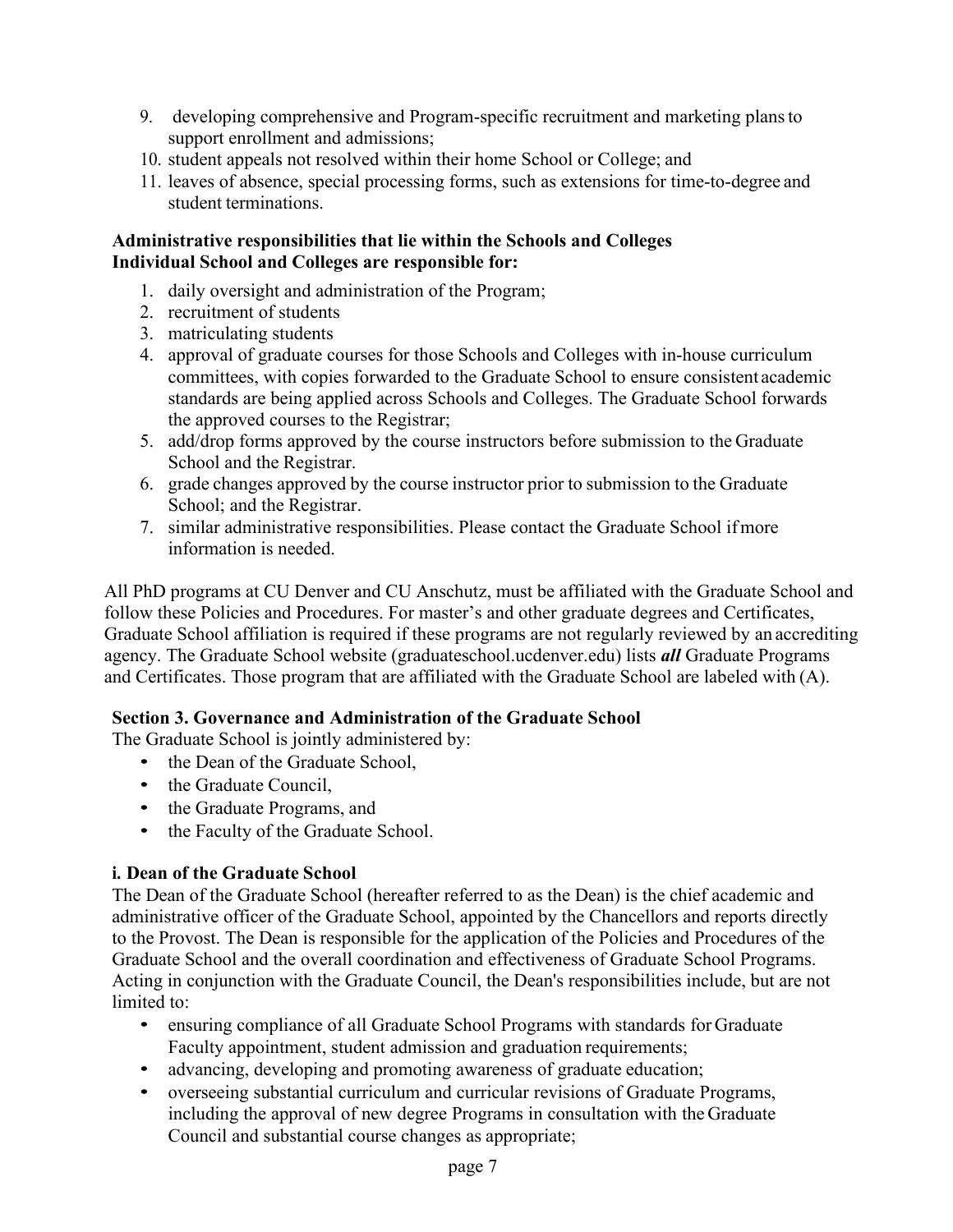- overseeing the periodic review of established Graduate Programs independently or in conjunction with accreditation processes;
- approving revisions to the Policies and Procedures that update information, resolve ambiguities, promote clarity or ensure compliance with mandates from the State orthe Colorado Commission on Higher Education. The Dean will present modifications and adjustments to the Graduate Council and request approval by majority vote.
- promoting cooperative relationships among Schools, Departments and Programs; including interdisciplinary initiatives;
- working in collaboration with the Vice Chancellor of Research to ensure that graduate education at CU Denver and CU Anschutz is consistent with and supportive of the goals of the Strategic Plan of each campus with respect to research, education and creative work;
- enhancing and supporting a diverse campus through assistance in the recruitment and retention of a diverse faculty and student body;
- providing academic support to Graduate Program Directors and Advisors;
- providing information on internal and external fellowships and grants available to support graduate students and providing training in the preparation of such applications;
- planning and monitoring the Graduate School budget, the allocation of resources and fundraising for the Graduate School;
- providing general oversight and supervision of all aspects of the Graduate School; and
- carrying out other duties as assigned by the Provost.

# <span id="page-7-0"></span>**ii. Associate and Assistant Deans**

Associate and Assistant Deans support the mission of the Graduate School by overseeing four broad categories: 1) Academic Affairs, 2) Recruitment and Marketing,3) Admissions and Student Progress and 4) Postdoctoral Affairs and Career Development. Associate Deans will normally have doctoral degrees and faculty appointments in one or more academic departments, allowing an interaction with Program faculty on a peer basis. Assistant Deans will normally have graduate degrees, including doctorates, relevant to their responsibilities.

- *a. The responsibilities of the Associate or Assistant Dean include, but are not limited to:*
- helping faculty develop graduate programs and assisting in the development of new degree programs and Certificates;
- overseeing the functions of Admissions, and Student Progress officers;
- building programmatic bridges between the CU Denver and CU Anschutz;
- introducing collaborative initiatives with local private sector companies;
- assisting with marketing and the development of targeted recruitment and retention plans;
- monitoring Graduate Faculty appointments;
- facilitating Graduate Program reviews;
- identifying fellowships and providing assistance to student applicants;
- overseeing career services and career counseling;
- coordinating outreach activities with the Office(s) of Diversity and Inclusion; and
- carrying out other responsibilities assigned by the Dean.
- *b. The responsibilities of the Graduate School officersfor Admissions, Recruitment and Student Progress include, but are not limited to:*
- overseeing the admissions process by: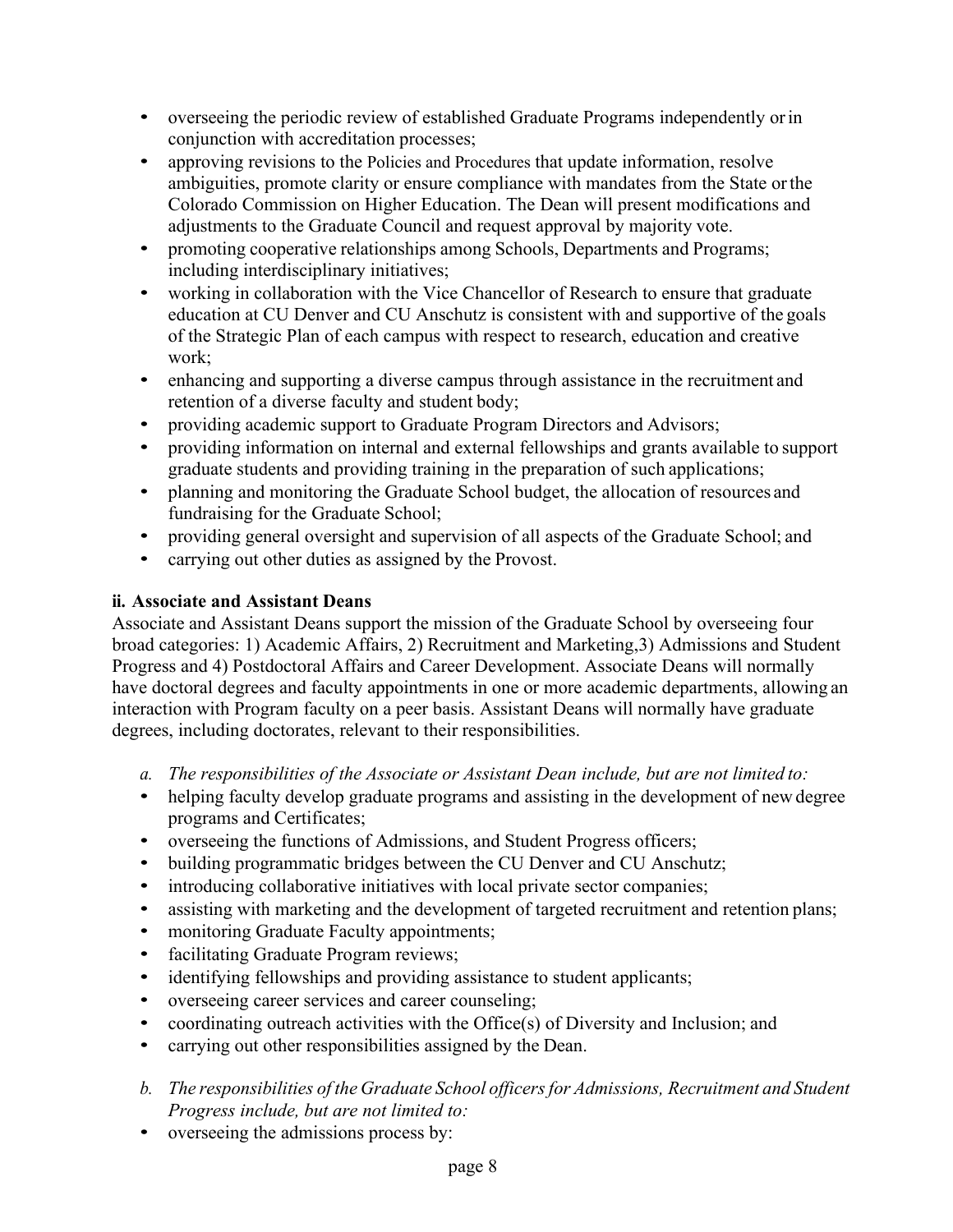- $\circ$  coordinating, with IT administrators, access to the on-line application system;
- $\circ$  conducting the final admission approval for all students admitted to the Graduate School, including verification of all official admission documents, and where appropriate, verifying immunization records, processing background checks and authorizing student IDs;
- coordinating communications for application and constituent management systems;
- communicating and coordinating with the Registrar's Office(s), Bursar's Office, Student Health Promotions Office, Security/Badging Office and the Office of International Affairs (OIA) on graduate student issues;
- maintaining records of all stages of student progress, including:
	- o monitoring compliance of Graduate School Policies and Procedures regarding registration, time limits for completing exams, and degree completion;
	- o checking and approving the Application for Candidacy and composition of all final, comprehensive examination and thesis defense committees, including Graduate Faculty Appointment for committee members.;
	- o reviewing final theses and dissertationsfor compliance to Graduate Schoolstandards and approval;
	- o authorizing students for graduation; and
	- o representing the Graduate School on graduation planning committees.
- overseeing the Student Academic Honor and Conduct Code and Academic Grievance process; and
- carrying out other duties assigned by the Dean.

# <span id="page-8-0"></span>**iii. The Faculty Graduate Council and Related Committees**

## <span id="page-8-1"></span>**a. Graduate Council**

The faculty Graduate Council advises the Dean on matters related to the development, coordination and evaluation of Graduate School Programs and Policies and Procedures. The Graduate Council consists of the Dean (who serves as chair) and Graduate Faculty representing Graduate School Programs from the CU Denver | Anschutz Schools and Colleges. Faculty members who represent a particular School or College on the Graduate Council are appointed either by the Graduate Executive Committee of the School or College that they represent or by a process outlined in the bylaws of the School or College. All faculty members are appointed for three (3) year terms, unless agreed to otherwise by the Dean. The Council also includes one student representative from each campus appointed for a one (1) year term. Working in conjunction with the Dean, the Graduate Council develops policies consistent with the Laws of the Regents of the University of Colorado. The Graduate Council convenes at least once per semester, and more often as necessary, to conduct business related to the interests of the Graduate School and the Graduate Programs. In selected cases, some discussion and voting might have to be conducted virtually to expedite processes. Two-thirds attendance by the Council membership will constitute a quorum.

The role of the faculty Graduate Council is to assist the Graduate School in:

- reviewing and approving proposals for new graduate degree programs (doctoral, master's and dual degree programs) and Graduate Certificate programs.
- providing assistance in reviewing substantial modifications to existing graduate programs;
- assisting the Dean in academic and strategic planning for the Graduate School;
- approving changes to the Graduate School Policies and Procedures with the exception of minor policy changes made by the Dean [as outlined above in Section 3 (i)];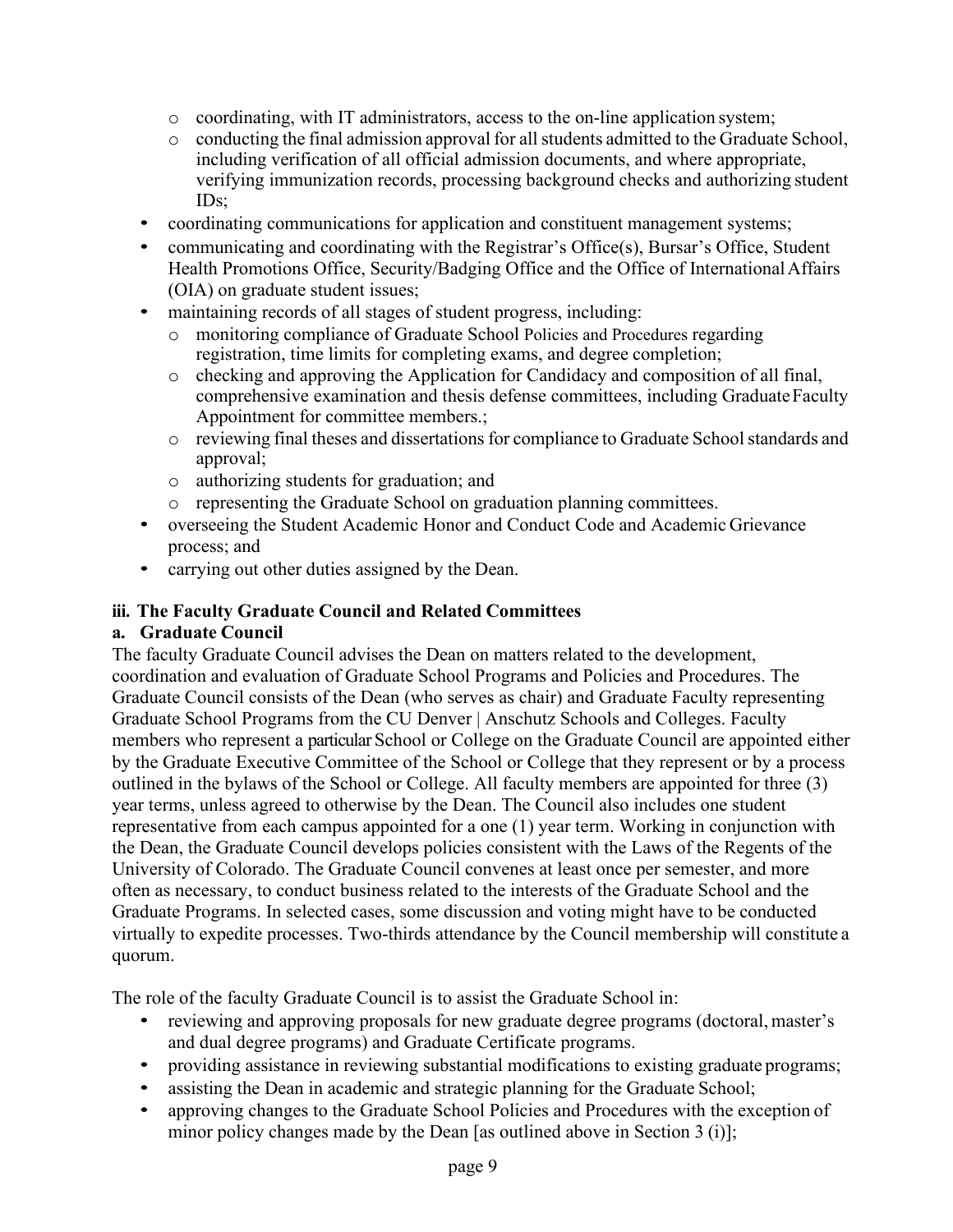- periodically reviewing the services provided by the Graduate School and making recommendations for changes;
- making recommendations to the Provost on appeals of decisions made by the Dean (the Dean shall be excused during these discussions); and
- carrying out other duties assigned by the Dean.

Each campus has a section of the Graduate Council that oversees issues related to that specific campus. However, in cases of dual campus Programs or other issues that affect both campuses equally, both sections of the Graduate Council will be consulted. Both campus sections also meet together at least once per semester.

Each section of the Graduate Council consists of the Dean, and

- Nine to fourteen (9-14) faculty representatives from CU Denver and CU Anschutz, in approximate proportion to their students in Graduate School Programs.
- One (1) student representative from the programs at the section's home campus
- Graduate School Associate/Assistant Deans (non-voting, ex officio members)

# <span id="page-9-0"></span>**b. Academic Conduct and Appeals Committee (ACAC)**

The Graduate Council, in collaboration with the Dean, establishes a faculty committee known as the Academic Conduct and Appeals Committee (ACAC). The ACAC is convened to review cases of honor code misconduct or student academic grievances that have not been resolved by the Graduate Program or the School or College in which the Graduate Program resides. The ACAC will consider appeals as they occur and forward its recommendations to the Dean. The ACAC consists of atleast three (3) Graduate Faculty members selected from multiple Schools or Colleges affiliated with the Graduate School. Cases investigating student conduct (including honor code violations) also include student representation on the ACAC. The Dean will make appointments and re-appointments to the ACAC on a case-specific basis, as the need arises.

## <span id="page-9-1"></span>**Section 4. Monitoring of Graduate Faculty Appointments**

Appointments to the Graduate Faculty of the Graduate School are based on standards developed by the Dean and approved by the Graduate Council. An appointment to the faculty of the Graduate School is required in order to serve as either the mentor or primary advisor of a student, to serve on a thesis or examination committee, or to serve as a program or course director. According to the Colorado Council on Higher Education, course directors or primary instructors must hold a degree one higher than those to which the students that are taught aspire. Alternatively, they should hold a terminal degree in the field (such as PhD, MD, JD, MBA, MFA etc.). A Graduate Faculty appointment is also required to designate the overall grade for a graduate level course. An appointment to the Graduate School Faculty is not required in order to be a guest lecturer in a graduate-level course.

There are two types of Graduate Faculty appointments: Regular and Special. A **Regular**  appointment to the Graduate Faculty, as defined below, is available to those who have a faculty appointment either at CU Denver, CU Anschutz, an affiliated institution (such as National Jewish Health; The Children's Hospital; University Hospital; Denver Health, and the Veterans Administration) and/or an affiliated Program. **Special** Graduate Faculty appointments, as defined below, can be offered to individuals, such as faculty outside of the University of Colorado Denver | Anschutz Medical Campus, and/or professionals from industry and non-profit institutions, whose expertise is considered essential for a Program's activities (such as contributing to a graduate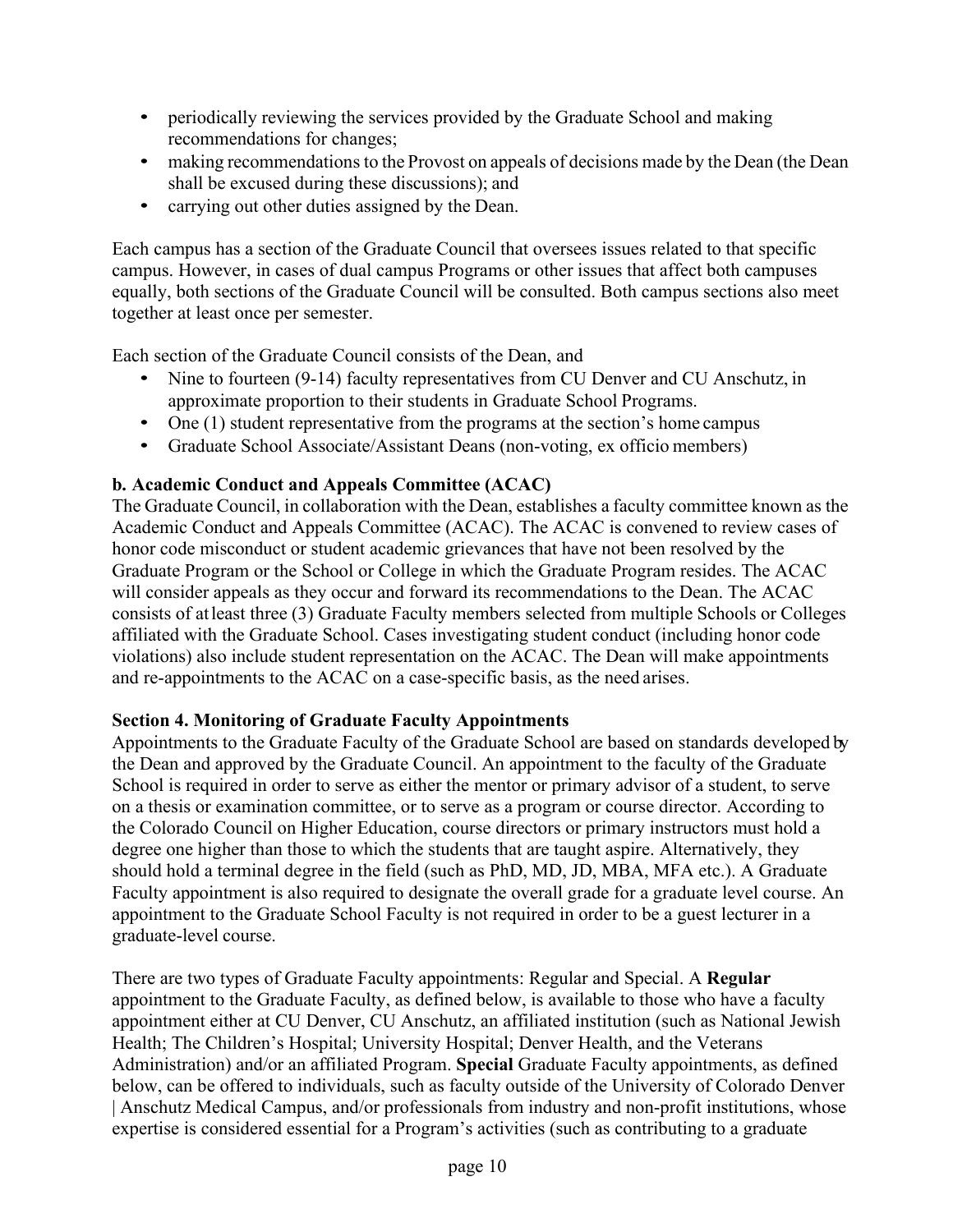course), for membership on student committees, and other similar educational needs of the Program.

Nominations for membership to the Graduate Faculty are initiated by Program Directors (or Department Chairs) of the Graduate Programs in which the faculty member will serve as either the mentor or primary advisor, teach and/or serve on examining committees. Any CU Denver or CU Anschutz faculty member may request to be nominated by a Graduate Program Director (or Department Chair). *However, individuals enrolled as students in a degree program are not eligible for Graduate Faculty membership in the same program.*

## <span id="page-10-0"></span>**i. Regular Appointments**

Appointment as a Regular member of the Graduate Faculty is a privilege extended to those who qualify through their research, teaching and mentoring/advising ability, and demonstrated commitment to graduate education. Please see the Quick Reference Table for Membership requirements. *Faculty holding Regular graduate faculty appointments are able to serve as primary mentors and dissertation chairs for doctoral and/or master's students, unless otherwise noted by the appointing Graduate Program.*

Faculty who hold Regular graduate faculty appointments are eligible to become members of additional Graduate Programs at CU Denver and CU Anschutz upon approval from the Program Director of the additional programs. Program Directors should notify the Associate/Assistant Dean when an existing Graduate Faculty member is joining another Graduate Program. It is anticipated that faculty who hold Regular graduate faculty appointments will also be considered as a core training faculty for their Graduate Program.

Privileges of Regular Graduate Faculty include:

- directing (teaching and assigning grades in) graduate courses;
- serving on and chairing comprehensive and final thesis or dissertation examination committees (doctoral and master's level);
- serving on academic and administrative Graduate School committees;
- participating in activities for Program(s) in which the faculty member is appointed;
- voting on Graduate Faculty issues; and
- supervising thesis/dissertation research (doctoral and master's level) as a mentor or as the primary advisor if so noted on the Graduate Faculty appointment form.

#### *Qualifications Required*

Regular members of the Graduate Faculty should either hold an earned doctoral degree or equivalent, or have demonstrated other attainments that qualify them for membership. It is possible that an applicant who has strong and well-documented performance in some, but not all, areas (teaching, research and other scholarly activity) may receive a Regular Graduate Faculty appointment. Tenure-track faculty members with professional degrees (MD, DDS, DVM, others) could be nominated for Regular Graduate Faculty appointments with documentation of qualifications to train students for PhD or other earned doctorates from the Graduate School. Graduate Programs are strongly encouraged to express their expectations regarding the service of Graduate Faculty as primary mentors for a doctoral or a master's thesis. Expectations could include, for example, requiring faculty members to share, in a mentor/mentee agreement, their mentoring style and work/study expectations with those students who request their mentorship.

#### *Term of Appointments*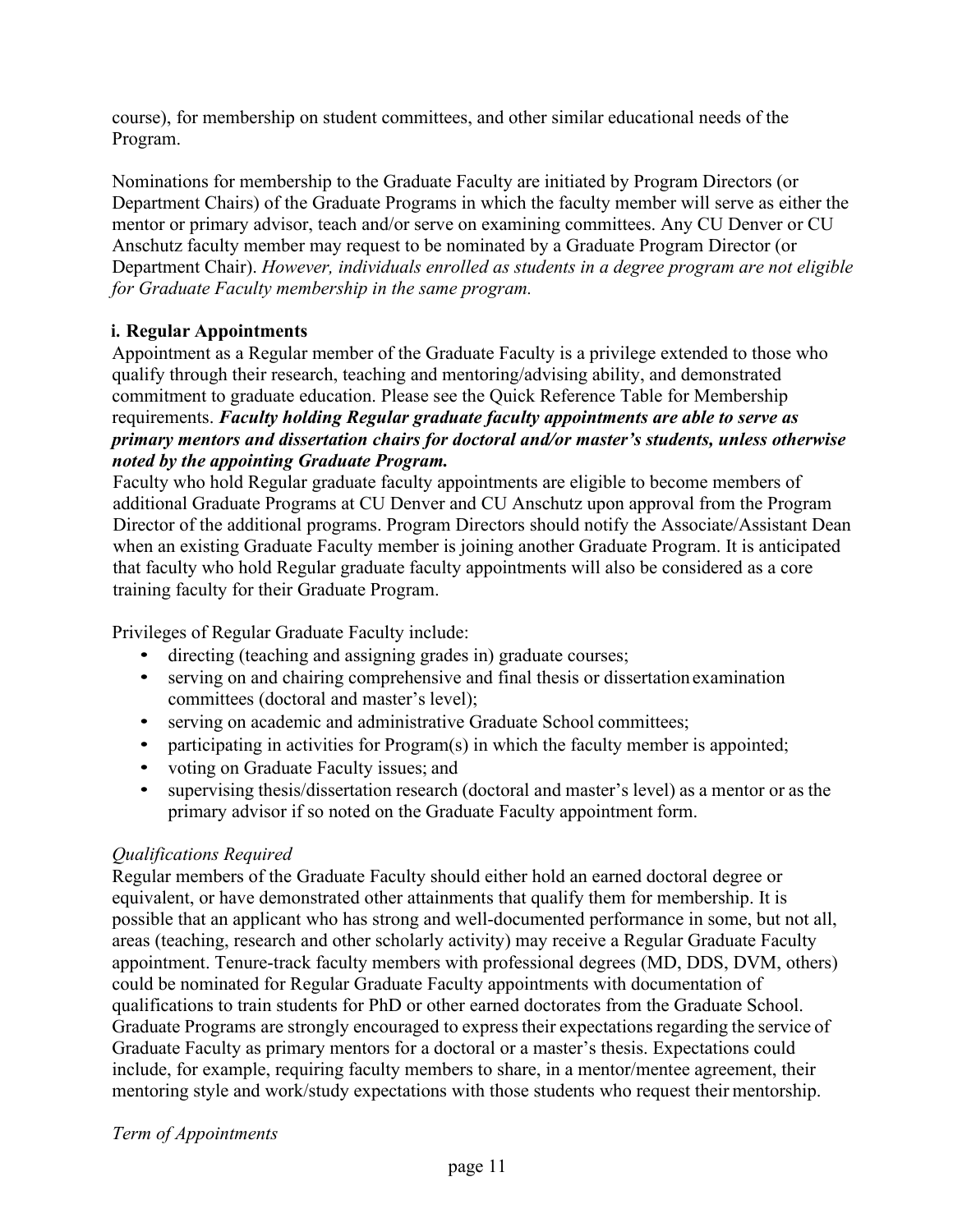Regular and Special Graduate Faculty appointments will be considered permanent until the faculty member or nominating program requests termination of the appointment. Upon leaving CU Denver or retiring, CU Denver| Anschutz or its affiliated institutions, faculty members will retain their Regular or Special appointment only until those graduate students whom they are either supervising as the primary mentor, or upon whose thesis/dissertation advisory and exam committee they serve, complete the requirements for their degree. If Regular Graduate Faculty members will continue to serve a graduate program after leaving CU Denver | Anschutz Medical Campus, they may transition to a Special Graduate Faculty appointment, with the articulated support of a Program and commensurate privileges.

## <span id="page-11-0"></span>**ii. Special Appointments**

Special appointments to the Graduate School may be granted to CU Denver and CU Anschutz faculty or other individuals who do not qualify for an appointment as a Regular Graduate Faculty member, but who will participate in the education of graduate students at CU Denver and CU Anschutz either by serving on examination and thesis/dissertation committees, or as a major participant (e.g. course director) in teaching of a graduate course. A Special faculty member may not serve as the sole chair of a doctoral exam or dissertation committee (although they can be a member of these committees) and may not serve as the sole primary mentor or advisor of a doctoral student. Furthermore, a faculty member with a Special Graduate Faculty Appointment needs the approval of the Program Director to chair an exam or a master's thesis committee or serve as the co-mentor of a student enrolled in a master's or doctoral program. Special Graduate Faculty cannot vote on policy issues requiring approval by the Graduate Faculty.

Privileges of Special Graduate Faculty include:

- directing (teaching and assigning grades in) graduate courses;
- with the approval of the Program Director, serving on final exam or thesis defense committees for students pursuing a master's degree;
- with approval of the Program Director, serving on comprehensive and dissertation exam committees for students in a doctoral program;
- with the approval of the Program Director, co-chairing the final exam or thesis defense committees for students pursuing a master's or doctoral degree with a Regular Graduate Faculty member;
- with the approval of the Program Director, serving as a co-mentor or co-primary advisor for students pursuing a master's or doctoral degree with a Regular Graduate Facultymember;
- serving on academic and administrative Graduate School committees; and
- participating in activities for specific programs for which the faculty member was appointed.

# *Qualifications Required*

It is recommended that Special members of the Graduate Faculty shall hold a doctoral degree or the terminal degree appropriate to their respective discipline or shall have made other scholarly contributions or acquired substantial work experience in the respected discipline that qualify them for membership. Nominees for Special faculty appointments shall present a CV demonstrating evidence of their expertise appropriate for this appointment. Each program may elect to impose additional criteria that exceed Graduate School requirements**.**

## *Term of Appointment*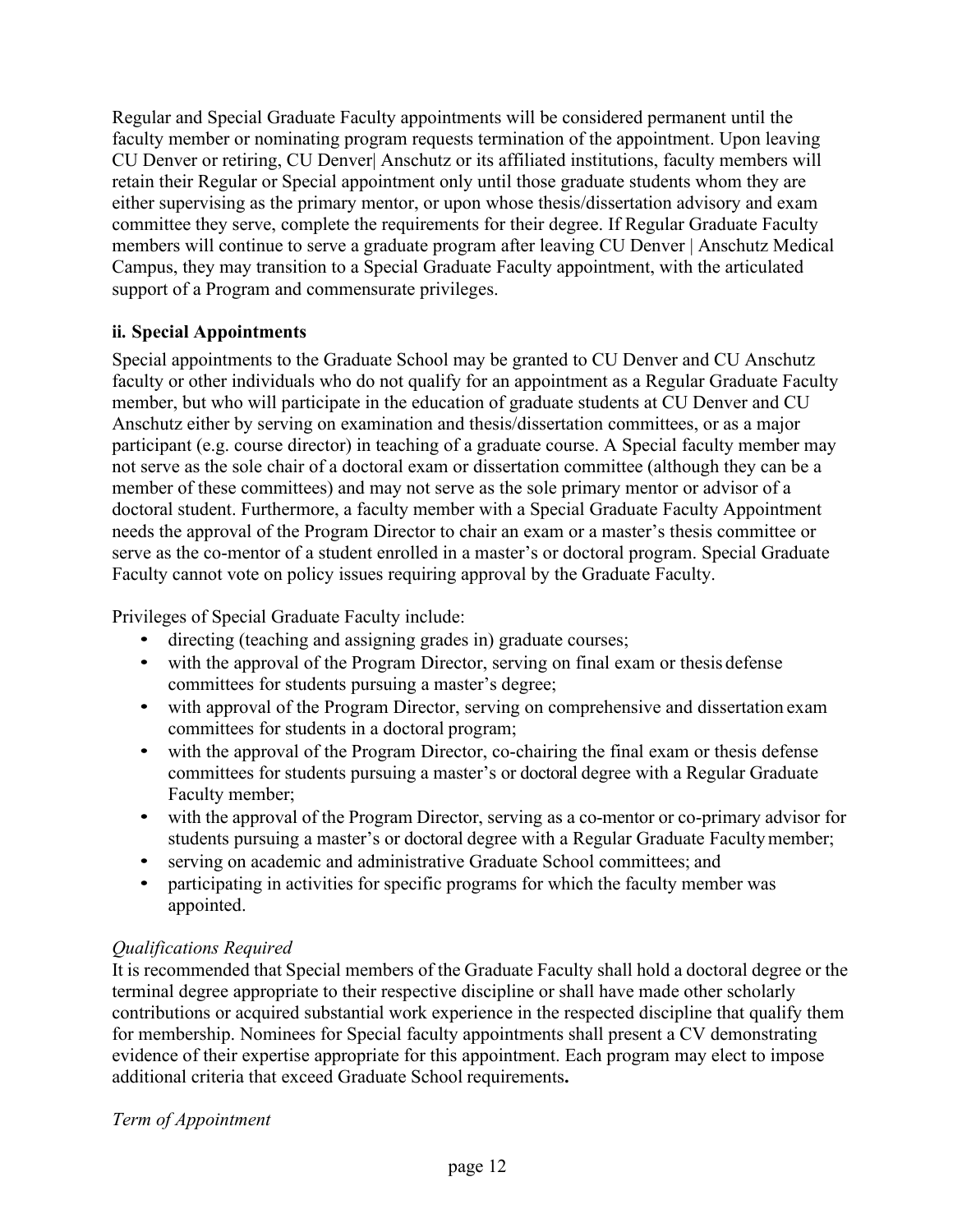As with Regular Graduate Faculty appointments, Special Appointment are considered permanent unless the faculty member is no longer affiliated with CU or the initiating Program Director indicates to the Graduate School that the appointment should be terminated.

# <span id="page-12-0"></span>**iii. Nomination and Approval of Graduate Faculty Appointments**

All appointments to either the Regular or Special Graduate Faculty must be reviewed by the Dean. The material required for a new or a renewal appointment includes:

- a nomination form that indicates whether the application is for a Regular or a Special appointment and that is signed by the nominating Program Director (or DepartmentChair); These forms can be found on the Graduate School website.
- for Regular and Special faculty appointments, the program must indicate whether the faculty member is approved for serving as a primary mentor for a doctoral and/or master'sstudent;
- a current curriculum vitae.

New applications must be submitted at least three weeks in advance of anticipated participation in teaching research supervision or student examinations. Appointments will not be approved retroactively to cover these activities. Applicants who are denied an appointment to the Graduate School may appeal to the Graduate Dean for a re-assessment of their application. With the concurrence of the Graduate Dean, the status of a Regular or Special member may be revoked upon the recommendation of the Program that nominated the faculty member. If necessary, as a disciplinary action, the Graduate Dean can also revoke an appointment without a program's agreement.

# <span id="page-12-1"></span>**ARTICLE II: GRADUATE EDUCATION**

The majority of programs that fall under the auspices of the CU Denver Graduate School are nonprofessional degree programs that are offered on either or both campuses (Denver Campus and Anschutz Medical Campus) or an affiliated institution. In addition, there are a number of dualdegree programs for which both degrees are awarded simultaneously. Graduate Certificate and Graduate Credential programs can also be affiliated with the Graduate School.

# <span id="page-12-2"></span>**Section 1. Approval and Review of Programs**

As outlined in Article I, and prior to the Board of Regents and the Colorado Commission on Higher Education's approval, the Graduate School, together with the faculty Graduate Council, evaluates and approves proposals for new Graduate Programs (doctoral, master's and Graduate Certificates) to ensure that the Programs can be effective and adhere to established standards and requirements. To avoid program and course duplications on the Denver campus, prior to submission to the Graduate Council, new programs have to be approved by the CU Denver Curriculum Oversight Committee. Furthermore, according to Regents Policy 4J, all existing Graduate Degree Programs (doctoral and master's) must undergo in depth external reviews every five to seven years. Program Reviews are overseen by the Associate Vice Chancellor (AVC) for Academic Planning in collaboration with the Graduate Dean.

**Modular Master's Programs** allow the inclusion of up to two Graduate School approved University of Colorado Graduate Certificates into a master's program that uses the courses as required courses or electives for the master's degree. To earn a master's degree that is built on two Graduate Certificates, students will have to apply for and obtain admission to the program that accepts the Graduate Certificates plus earn the credits that remain to fulfill the graduation requirements of the specific master's program. The current seven (7)-year limit for completing a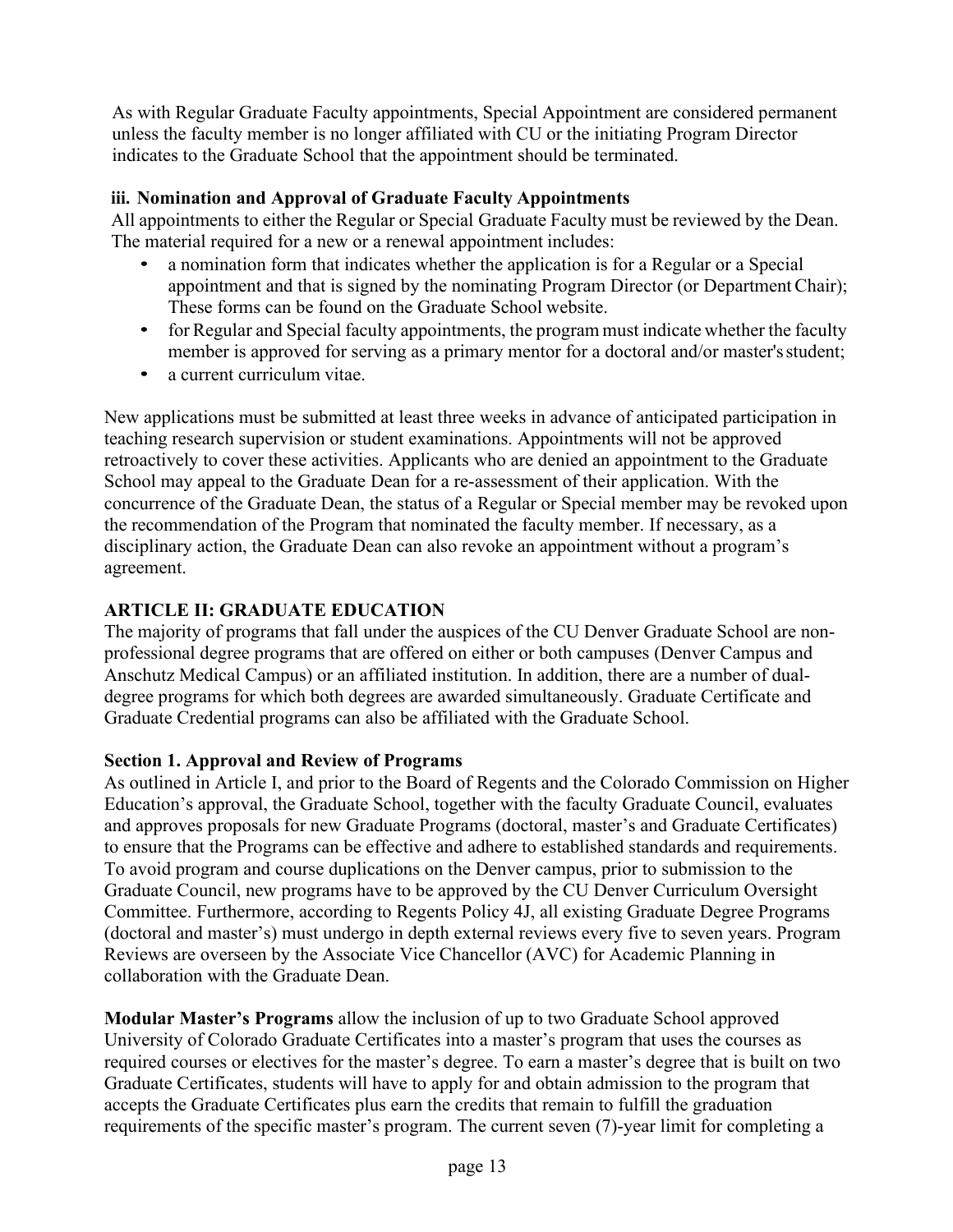master's degree will also apply to students pursuing a modular master's degree. Graduate Certificates (consisting of 12 or more credits) can also be earned in modular fashion by earning specific Graduate Credentials (6 or more credits) that are designated for this purpose by the intended Certificate program.

# <span id="page-13-0"></span>**i. Procedures and Criteria for Reviewing and Revising Existing Graduate Degree Programs**

The periodic review of existing graduate degree programs (master's and doctoral) is required by University of Colorado Regents Policy 4J and CU Academic Policy Statement 1019. To accomplish this task, every five to seven (5-7) years, the Graduate School will provide to the graduate programs that are up for review, application, admission and graduation data for the previous three to ten (3-10) years from the Office of Institutional Research and Effectiveness (OIRE). The Graduate School will convene meetings with program directors and their support staff to discuss the mission, optimum enrollment, outcomes, recruiting and student completion, and other parameters related to their programs. A report of the findings of the review, along with any recommendations for enhancements, will be submitted to the Provost's Office, which will, possibly after requesting additional information/clarification, pass the review on to the University System and Board of Regents

## <span id="page-13-1"></span>**ii. Procedures and Criteria for Developing and Approving New Degree Granting Graduate Programs (see Regent Policy 4J)**

Recommendations for new degree-granting Graduate Programs are initiated within an appropriate School or College, Department/Program/Division or the Graduate School, and are submitted to the Graduate School for discussion at the Graduate Council. Especially programs that require a substantial financial commitment from Central Administration are advised to discuss their plans first with the AVC for Academic Planning. If such support is not available, it will not be worthwhile composing a new programproposal.

Guidelines for new proposals are posted on the website of the Provost's Office. Proposals should:

- address how the proposed program fulfills all the requirements of the CU Denver | Anschutz Graduate School and the School or College in which it will reside;
- document how proposed dual degrees meet the requirements of both schools (if two independent colleges are involved) and both degreeprograms
- explain the prospective employment opportunities for students who will graduate in the new program;
- address any overlap or potential conflict of the proposed program with an existing graduate program at CU Denver or CU Anschutz;
- demonstrate that the department and school or college is willing to commit sufficient resources (faculty, administrative and financial) to develop and sustain the proposed program; and
- address the ability of the program faculty to mentor student research in the discipline or program area.

Proposals that are favorably reviewed will be routed through the AVC for Academic Affairs for approval by University System office and the CU Board of Regents and implementation in accordance with policies established by the Regents of the University of Colorado (Regent Policy 4J)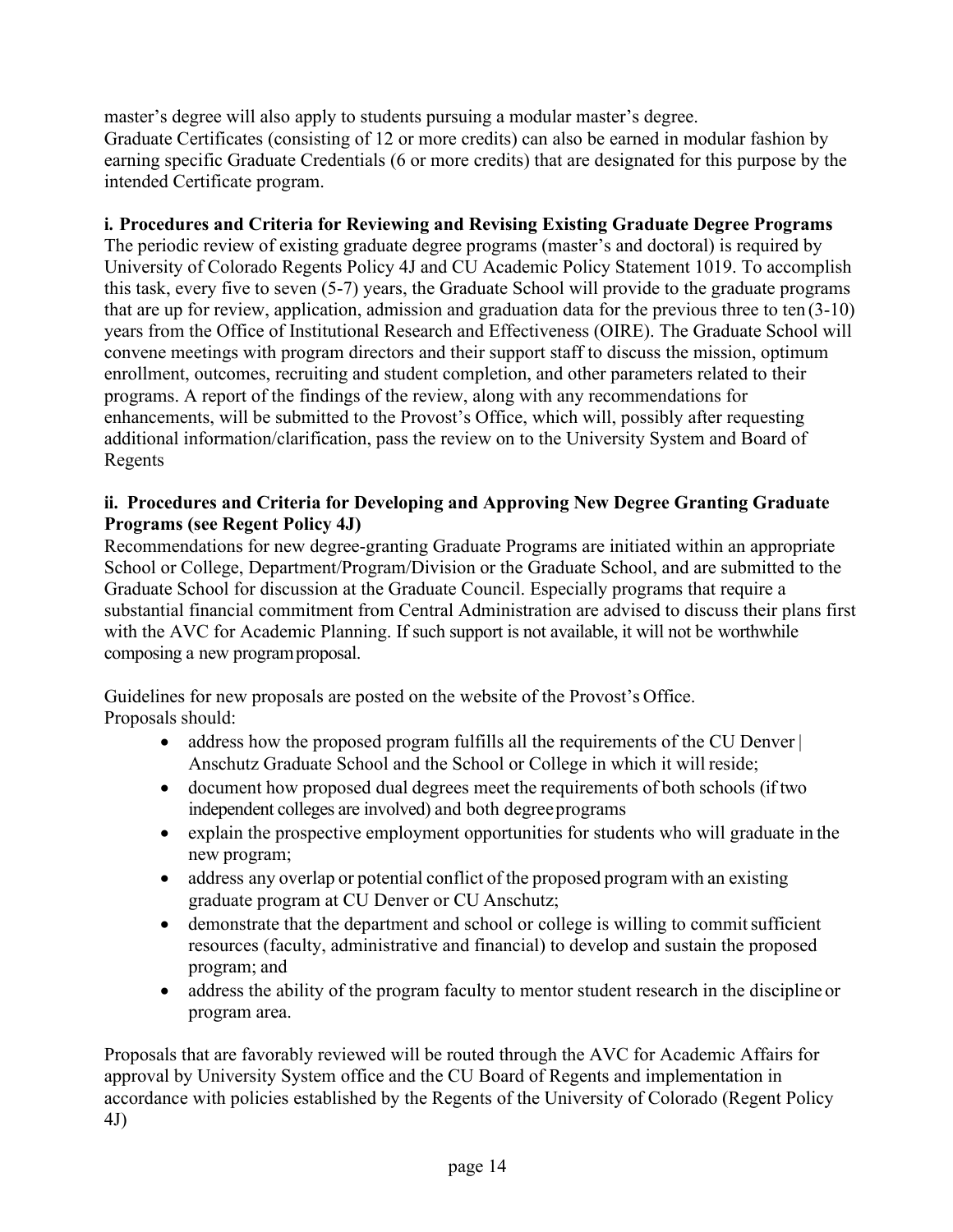# <span id="page-14-0"></span>**iii. Procedures and Criteria for Approving New Subplans (official Tracks) in Existing Degree-Granting Programs**

The development of new educational tracks/sub-plans (as defined by CU-SIS) within existing approved Graduate Programs requires review and approval by the College Dean and approvals by the Graduate Council. Tracks/subplans must share 1/3 of course work with the "parental/general" program and must require the same number of total credits as the parental/general program. Program representatives are expected to present the proposal to the Graduate Council for discussion. The Graduate Council may vote to approve the proposal, reject the proposal, or postpone voting pending the review of revisions or additional requested materials. New tracks/subplans within existing approved Graduate Programs only require approval by the Graduate Council; they do not require Regent approval.

## <span id="page-14-1"></span>**iv. Procedures for Developing and Approving New Graduate Certificate and Graduate Credential Programs**

It is possible for Graduate Certificates (12 or more credits) or Graduate Credentials (6 or more credits) to be created entirely within the home school or college or to be created in affiliation with the Graduate School. In either case, it is advised that the Graduate School be informed of the program details so that information can be included in broad outreach efforts and on the Graduate School web site. Direct application for Credential and Certificate programs as discrete entities is also possible through online applications.

For Graduate Certificates and Credentials to be reviewed and approved by the faculty Graduate Council, formal proposals should be submitted to the Graduate School. The proposal forms can be found on the Graduate School website [\(Graduate Certificate Proposal Form a](https://www.ucdenver.edu/docs/librariesprovider138/denver-anschutz-graduate-school/resources/certificate-proposal-form.pdf?sfvrsn=981c22b9_2)nd Graduate Credential Proposal Form.

The Proposal should be accompanied by a brief statement of support from the relevant department Chair and school/college Dean confirming agreement with creation of the proposal and support. If the proposal is a collaboration between units, all Chairs and Deans should signify their agreement.

## <span id="page-14-2"></span>**v. Procedures and Criteria for Developing and Approving New Graduate Courses**

Proposals for new courses are reviewed and approved by the curriculum committee of the School or College and the CU Denver Curriculum Oversight Steering Committee (for CU Denver courses). After approval by both committees, the proposal should be forwarded to the Dean of the Graduate School for review and incorporation into Graduate School records. Individual new courses or course modifications do not require Graduate School approval unless they represent a substantial departure from the nature of the Program.

## <span id="page-14-3"></span>**vi. Procedure for Removing Courses That Have Been Discontinued**

It is expected that departments and programs will inform the Graduate School to discontinue the listing of any courses that will no longer be taught. The Graduate School will periodically review the status of all courses in the Graduate School to determine whether they are still active. Graduate Programs that list courses that have not been taught for five (5) years must justify to the Graduate School why such courses should continue to be listed.

## <span id="page-14-4"></span>**Section 2. Admissions**

Students may be admitted to a graduate degree program as either regular degree students (if they meet the requirements/criteria of the Graduate Program and the Graduate School), or as provisional degree students (if they do not meet the Program's and/or School's requirements). Procedures and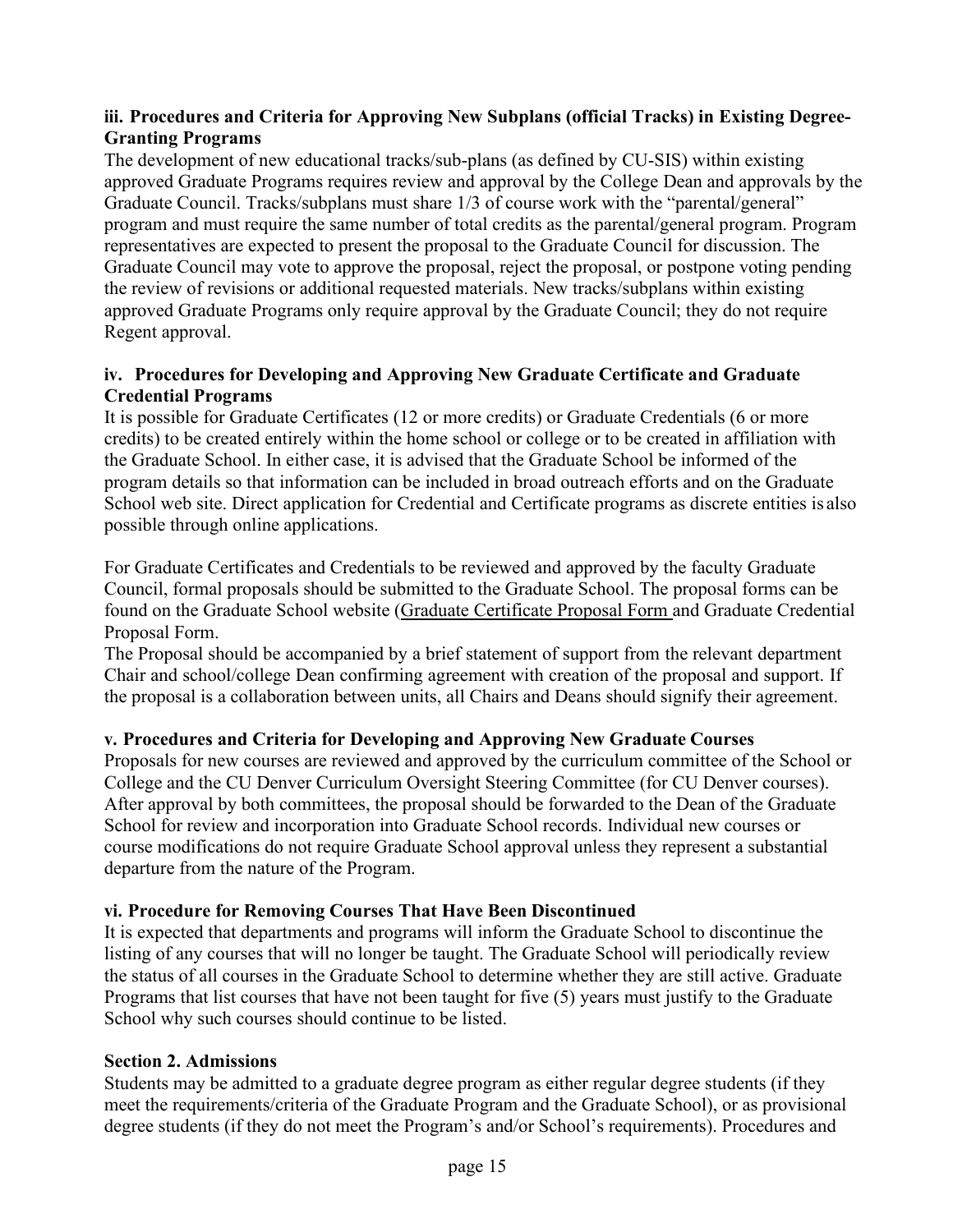requirements for admission to Graduate Certificate and Graduate Credential programs are different from those of degree programs and are outlined separately below.

The application for matriculating into a Graduate Degree Program is completed online and can be found on the website of graduate programs and the Graduate School. In addition to the online application, letters of recommendation (in English) are required, as are official transcripts from all colleges, schools and universities in which the student was enrolled before. The selected graduate programs will evaluate the application and interview students they might want to admit, including those who will be admitted provisionally. A letter of offer from the graduate program to an applicant must include a statement indicating that admission to the University and the Program is pending final approval by the Graduate School. The Graduate School will confirm the applicant's credentials, including authenticating transcripts, and determines whether the student meets the general requirements of the Graduate School and the specific requirements of the selected Program. The Graduate School also performs a background check and collects the immunization records (where required).

# <span id="page-15-0"></span>**i. Admission to Regular Degree Status**

Students are admitted into the Graduate School as Regular degree students on recommendation of the Program, provided they meet the following criteria:

- Hold a bachelor's or master's degree from an accredited college or university or demonstrate completion of work equivalent to the bachelor's or master's degree awarded at CU Denver or CU Anschutz, though individual exceptions to this can be made if supported by the graduate program and approved by the Graduate School. Applicants whose credentials include credits from a College or University outside the USA (not earned as part of a semester abroad program) must include original transcripts and documentation in English (or certified English translation) of the transcript that will be as evaluated by CU Denver's Office of InternationalAffairs.
- Have a cumulative undergraduate grade point average of 3.00 or higher (A is equal to 4.0) or a GPA of 3.00 or higher in twelve (12) credits or more of a partially completed master's degree program. Applications from individuals who attended a College or University that does not issue grades or a GPA will be evaluated by the Graduate School; lower GPA averages can be considered for provisional orregular admission with specific justification by the program.
- Fulfill the discipline/program specific prerequisites.

International students must meet all of the requirements above and must also provide:

- Original transcripts and documentation in English (or a certified English translation) of the completion of a bachelor's degree, master's degree or the equivalent as evaluated by the OIA.
- Financial and other documents as required by the CU Denver | Anschutz International Student and Scholar Services (ISSS) Office to processimmigration documents.
- A certified English translation of all academic records and references that are not issued in English.

Evidence of proficiency in English as defined in the University policies and enumerated at the CU Denver/Anschutz Office of International Affairs.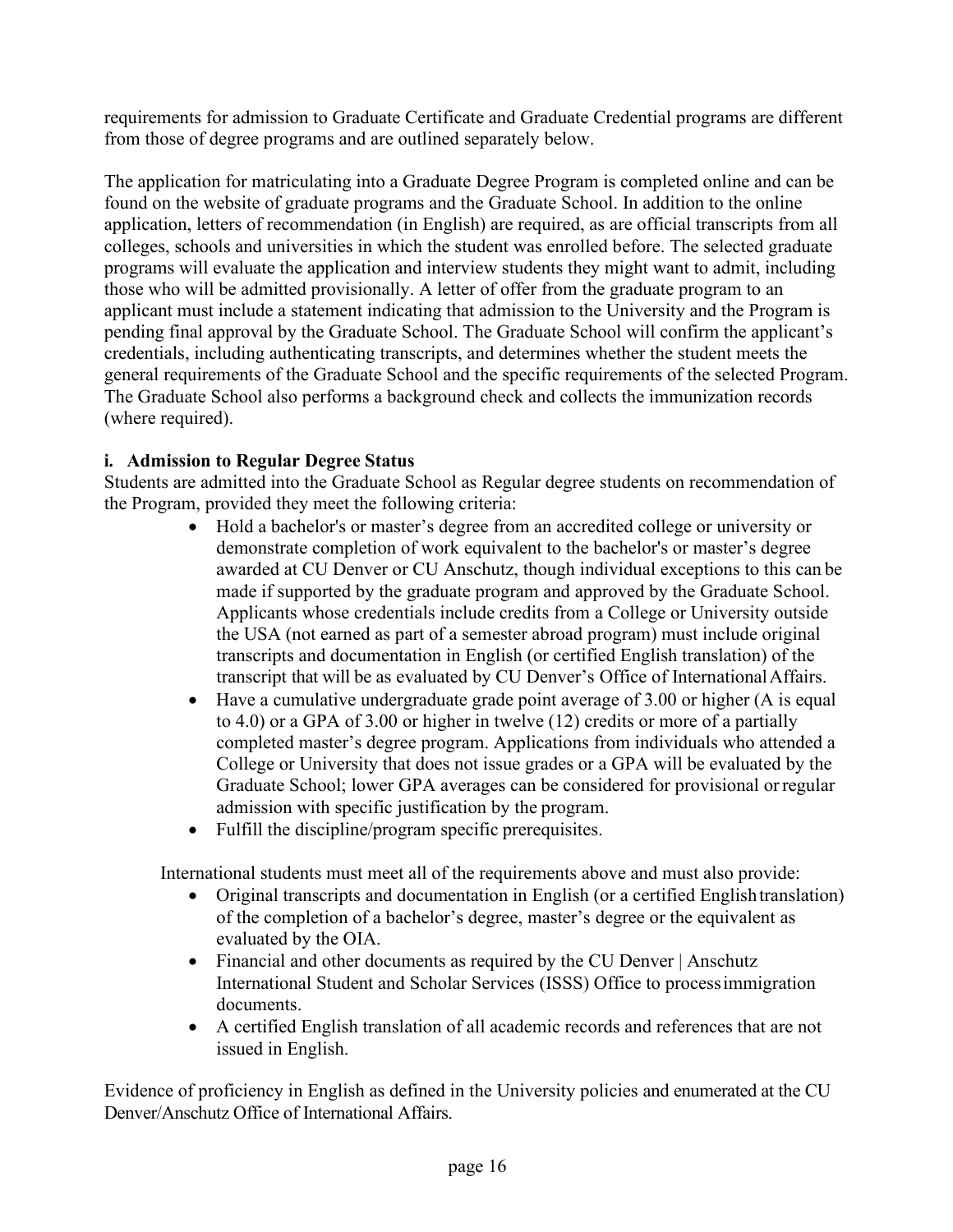#### *Schools or Colleges, or individual Graduate Programs may require higher standards.*

#### <span id="page-16-0"></span>**ii. Admission to Provisional Degree Status**

A graduate program that wishes to admit an applicant who does not meet the criteria for admission as a regular degree student can petition the Graduate School to admit the applicant as a provisional degree student. Programs shall a) **inform the domestic students in the official admissions letter** that they have been admitted provisionally, for international student this notification may not be include in the admission letter, but the student should be alerted through independent communication. b) specify **in this notification** which requirement(s) the student will have to meet, and in what time frame, to obtain regular admission and c) complete and submit the provisional admissions form to the Graduate School. (see details below)

On the Graduate School provisional admissions form, the Graduate Program Director should outline the rationale to support the provisional admission. The form must include a description of the conditions that the student must meet in order to become a Regular degree student. In addition to earning a GPA of at least 3.0 on six (6) or more credits, programs can require that a student enrolls in a specific course to make up for knowledge gaps/prepare for upcoming course work. **It is the task of the graduate program to verify that the requirements for further coursework have been met before the student can be fully admitted**.

The admission of the applicant as a provisional degree student requires the approval of the Graduate School. At the end of the specified provisional period, the Program Director should review the performance of the provisional degree student and propose to the Graduate School either a) the regular admission of the student, if the conditions have been met, or b) dismissal from the Graduate Program to which they were provisionally admitted, or c) propose an extension of the provisional status for one more semester. In consultation with the Program Director, the Graduate School will notify the student whether the indicated requirements have been met and that the student's status has been converted to that of a regular student, or that the student failed to meet the requirements. In case a program is not confident that it is indeed a good match for a specific student, before dismissing the students, the program might encourage the student to discuss with the Graduate School if there might possibly be another program to which the student could transfer.

#### <span id="page-16-1"></span>**iii. Admission to Dual Master's Degree Programs**

Qualified students may be recommended for admission to an approved dual degree program upon meeting the qualifications of admission to the Graduate School and *both* Graduate Programs.

## <span id="page-16-2"></span>**iv. Admission to Partially Concurrent Bachelor's/Master's Degree Programs (e.g. 4+1 Programs)**

Partially concurrent bachelor's/master's programs (4+1 Programs) offer undergraduate students the opportunity to begin graduate work while they are completing their undergraduate degree in that discipline. Highly qualified undergraduate students may be recommended for admission to a bachelor's/ master's degree program but will not be formally admitted to the Graduate School until they have earned their undergraduate degree. Standards for admission and eligibility to move into a 4+1 program should be specified in each department's or program's approved program guide.

Students participating in a bachelor's/master's (4+1) option must:

• fulfill all credit requirements of both the graduate and undergraduate program. The graduate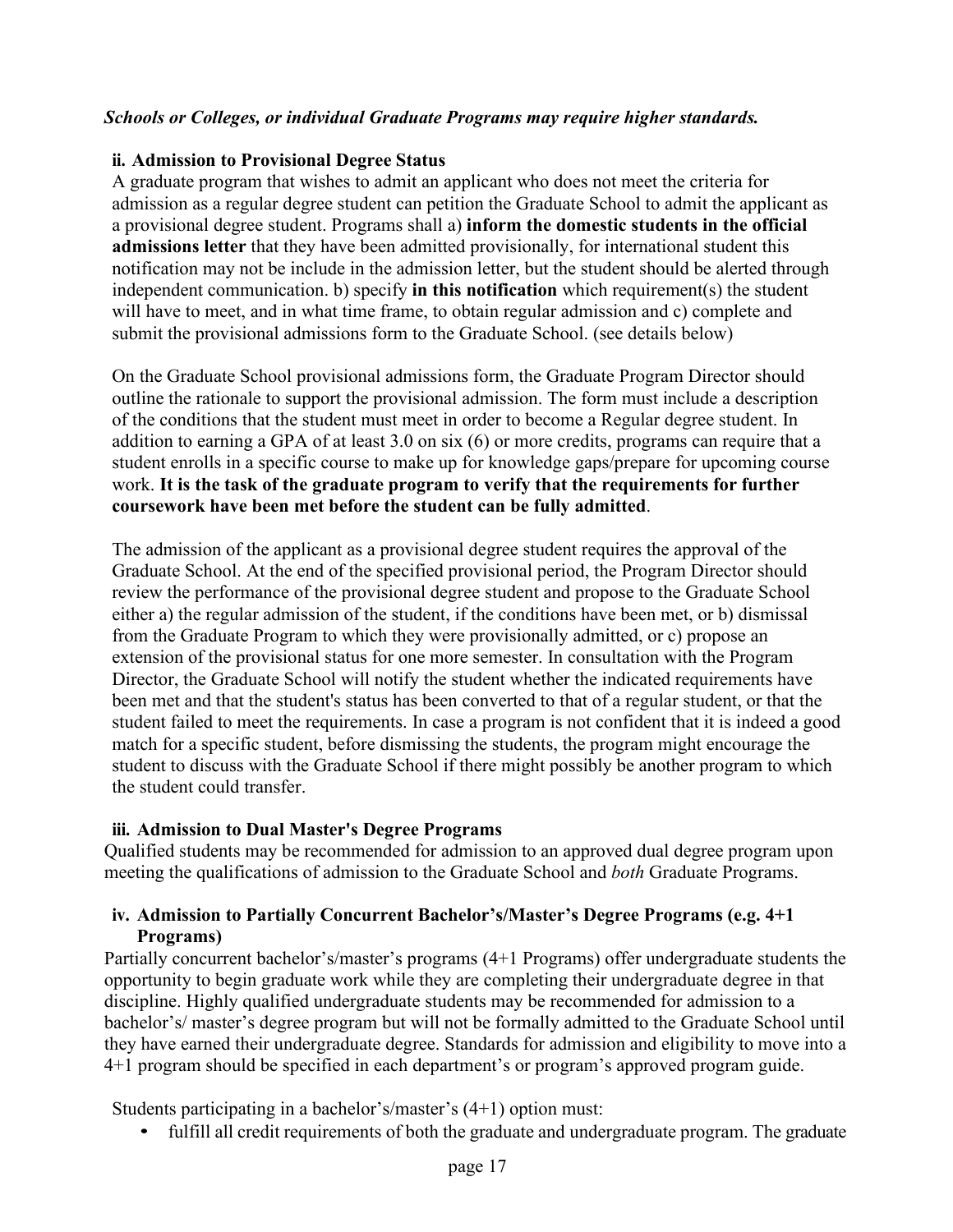program may choose to allow up to twelve (12) credits to count toward both the graduate and undergraduate degree. 4+1 programs may be approved to allow more than twelve (12) credits to count toward both the graduate and undergraduate programs if the master's program requires more than thirty (30) credits. The Program Director may decide how many graduate level courses may count toward both degrees, but no more than 40% of the master's program.;

- petition to the Graduate Program allowing this option *before* enrolling in any graduate level courses, and be advised by both undergraduate and graduate advisors; and
- apply and be admitted to the Graduate Program in the next regular semester (fall or spring) following the completion of the undergraduate degree.

# <span id="page-17-0"></span>**v. Readmission of Former Students to Degree Programs**

Students who were previously admitted to a Graduate Program but who did not complete that degree program can be readmitted to the same degree program at the discretion of the program. The following requirements must be satisfied before being readmitted:

- clarify the students' status with the Graduate Program and Graduate School to determine their eligibility to return and pursue the same degree;
- before deadlines have passed for the term in which a student expects to return to CU Denver or CU Anschutz, and before the maximum course enrollment numbers have been reached, the student should submit an abbreviated application and application fee to the specific graduate program for approval of readmission;
- meet any admission requirements required of new matriculants (i.e., official transcripts for coursework taken during absence, background checks, immunizations, etc.)

Programs are under no obligation to readmit the student. Students who have not been registered for more than one (1) year [i.e., three (3) terms] at CU Denver or CU Anschutz must reapply to the Program and supply updated information and academic credentials. However, Programs have the discretion to decide to readmit a student after periods longer than a year without undergoing the full, formal reapplication process. Such readmissions are accomplished in consultation with the Graduate School. Students seeking readmission should consult the Program Director before applying.

# <span id="page-17-1"></span>**vi. Graduate Credential or Graduate Certificate Programs**

Students can apply for Graduate Certificates (minimum 12 credits) and GraduateCredentials (minimum 6 credits) in three ways, depending on the Program.

- One is to use the credits earned while pursuing a graduate degree and apply to be granted a Certificate or Credential in addition to whatever degree is earned. The same credits can be used for both the Credential/Certificate and the degree requirements
- A second method is to enroll as a non-degree graduate student and take the courses specified by the Program. Upon successful completion of the required and elective courses students can apply to be awarded the Graduate Certificate or Graduate Credential.
- A third method is available if the originating school or college lists the Credential or Certificate for direct applications in Slate.

Requirements for applications to Graduate Credential or Graduate Certificate Programs are less extensive than for Graduate Certificates and degree programs and can vary by program. Certain Graduate Credentials can be "stacked" to earn Graduate Certificates. Similarly, certain Certificates can be applied toward earning a master's or doctoral degree, though entering the degree program requires an additional formal application to and acceptance by the degree program. Students should check beforehand with the originating school or college to find out what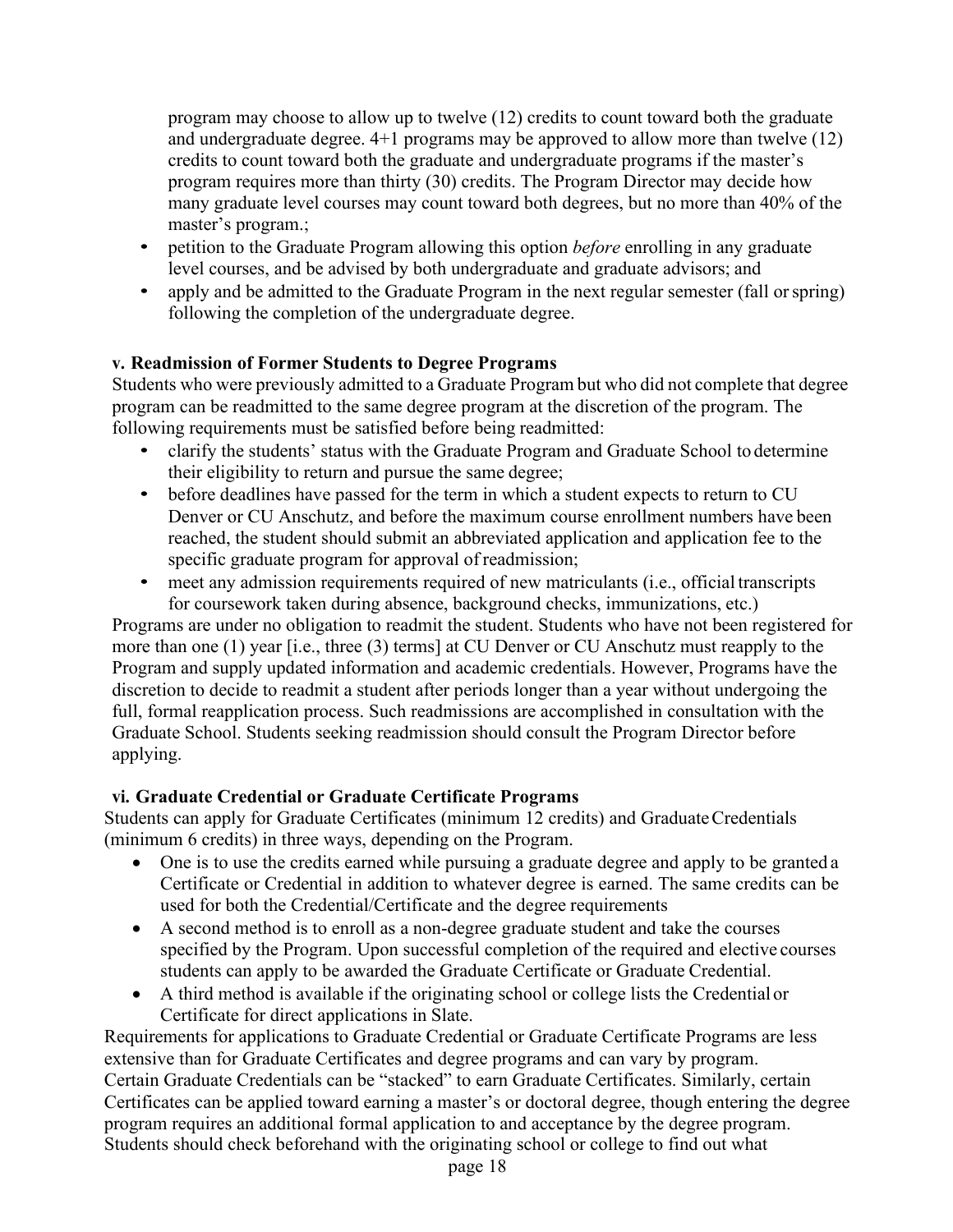Credentials and Certificates can be stacked.

# <span id="page-18-0"></span>**vii. Changing Degree Programs**

Students who are currently enrolled in a graduate program and who want to change programs must be accepted by the new program to which they would like to transfer and complete appropriate forms. A Program Transfer Form can be found on the Graduate School website. This form should be used only if a student is *transferring between programs that are both administered by the Graduate School*; to transfer from a Graduate School program to a program not administered by the Graduate School or vice versa additional documentation (possibly including a new application) may be required. Students should consult with the new program and the Graduate School for details.

# <span id="page-18-1"></span>**Section 3. Degree Requirements**

# **Graduate Course Definition**

- directed by a Regular or Special member of the Graduate Faculty (although individuals without Graduate Faculty membership can be guest lecturers);
- graded on the A-F system or equivalent (**no pass/fail** or S/U, unless by special exception of the Graduate School including Spring and Summer term, 2020 due to coronavirus adjustments);
- offered within a Degree Program at the 5000 level or above.

With the approval of the program director, students enrolled in graduate programs at CU Denver or CU Anschutz may enroll in graduate level courses at other campuses within the University of Colorado System (CU System); credit hours earned within the CU System will *not* be subject to the policies of transfer credits. They are referred to as "**resident credits**" similar to the credits that a student might earn at CU as a non-degree seeking student.

# <span id="page-18-2"></span>**i. Master's Degree (minimum requirements)**

The minimum number of credit hours required for earning a master's degree is thirty (30). Many programs require more than 30 credits. If the program includes a thesis, research paper or internship as the culminating requirement, the thesis/research paper must count for three to six (3-6) credits, unless specified otherwise by individual programs. Independent study coursework cannot exceed 20% [six (6) credits] of the thirty (30) credits of coursework required for the master's degree.

While it is expected that most of this coursework will be at the graduate level (5000 and above), some graduate programs may allow up to two 4000 level undergraduate courses (maximum of 6 credits). Of those at least one has to be from outside the program's discipline (different program four letter prefix) to count towards the graduate degree. Grades in all courses must be a "B minus" (B-) or better to count toward the degree unless the program specifies more stringent requirement. In rare cases the program might make the case for accepting a single "C" or "C+" grade as long as the GPA remains above 3.0 (see Section 6).

# <span id="page-18-3"></span>**ii. Doctor of Philosophy (PhD) Degree (minimum requirements)**

The minimum required credit hours for a doctoral degree is thirty (30) credits of coursework, all of which must be at the Graduate level (5000 and above) and meet program requirements, plus thirty (30) dissertation/research credits. In special cases, credit hour adjustments can be made with formal approval by the Graduate Council. For the EdD program, the minimum credit hours required are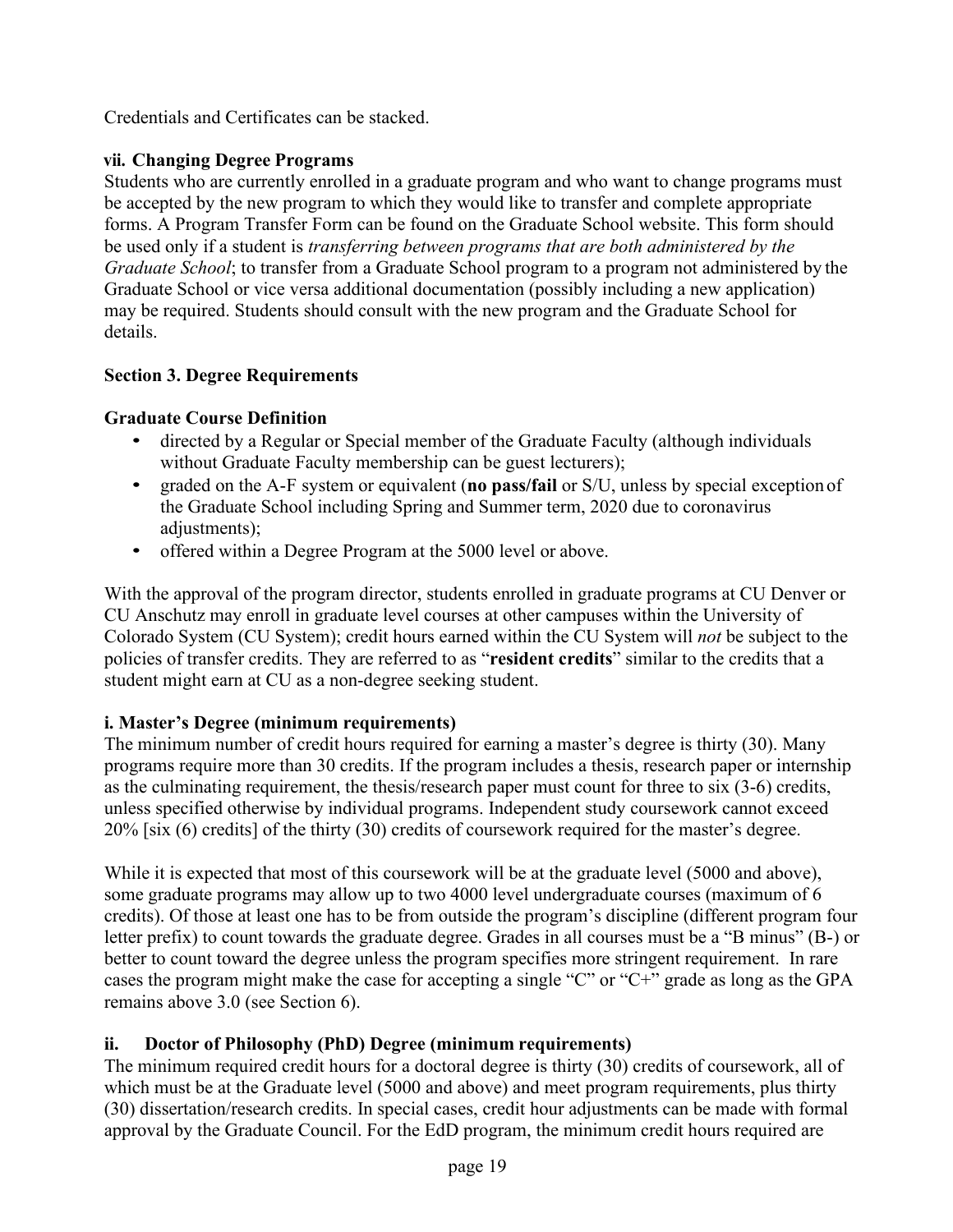thirty-nine (39) credits of coursework and fifteen (15) credits of dissertation credits. The PsyD Program requires seventy-five (75) didactic/course credits and twenty-five (25) credits for supervised experimental learning. *All students should check the specific requirements of their programs.* Graduate level coursework from an earned master's degree may be applied toward a doctoral degree with program approval; similarly, coursework of a doctoral degree may be applied toward a master's degree with Program approval. Grades in all courses must be a "B minus" (B-) or better to count toward the degree unless the program specifies more stringent requirement. In rare cases the program might make the case for accepting a single "C" or "C+" grade as long as the GPA remains above 3.0 (see Section 6).

# <span id="page-19-0"></span>**iii. Professional Doctorate Degrees (minimum requirements)**

The minimum number of credit hours required for earning a professional doctorate degree affiliated with the Graduate School is fifty-five (55), though programs can require more credits. At least 30 credits should be didactic/course-based credits. Programs created after January 2021 that propose to require fewer than 55 credits should provide specific justification at the time of the program proposal.

If a program includes a thesis, research paper or internship as the culminating requirement, work for the thesis/research paper must count for at least 25% of the credits (14 for a 55 credit program), unless specified otherwise by individual programs.

While it is expected that most of this coursework will be at the graduate level (5000 and above), some graduate programs may allow up to two 4000 level undergraduate courses (maximum of 6 credits). Of those undergraduate courses at least one has to be from outside the program's discipline to count towards the graduate degree. Grades in all courses must be a "B minus" (B-) or better to count toward the degree unless the program specifies more stringent requirement. In rare cases the program might make the case for accepting a single "C" or "C+" grade as long as the GPA remains above 3.0 (see Section 6).

# <span id="page-19-1"></span>**iv. Graduate Credentials and Graduate Certificates**

Graduate Credentials require six (6) or more course credits and Graduate Certificates require twelve (12) or more course credits. Neither require a cumulative examination, capstone project or thesis unless specified by the originating program. Grades in all courses must be a "B minus" (B-) or better to count toward the degree unless the program specifies more stringent requirement. In rare cases the program might make the case for accepting a single "C" or "C+" grade as long as the GPA remains above 3.0 (see Section 6). Students who want to earn concurrently two Graduate Certificates with overlapping course requirements may count only *one* course (maximally three credits) for both Graduate Certificates. A course that has been credited for two Graduate Certificate Programs must not be counted again for a graduate degree, regardless if that degree is earned concurrently with the Graduate Certificate or sequentially. For Graduate Credentials, no courses can be counted doubly toward two Credentials.

# <span id="page-19-2"></span>**v. Requirements for Dual Degrees**

Students can, with written approval of both degree programs, earn two graduate degrees concurrently outside of an approved dual degree program. Ideally, policies and requirements for such combination have previously been worked out by the two programs through an *official* application to the Graduate Council for a dual degree program. In that case, the student will have to follow the requirements and guidelines that are posted for this dual degree program. However, if a student desires a combination of two programs that have not yet developed an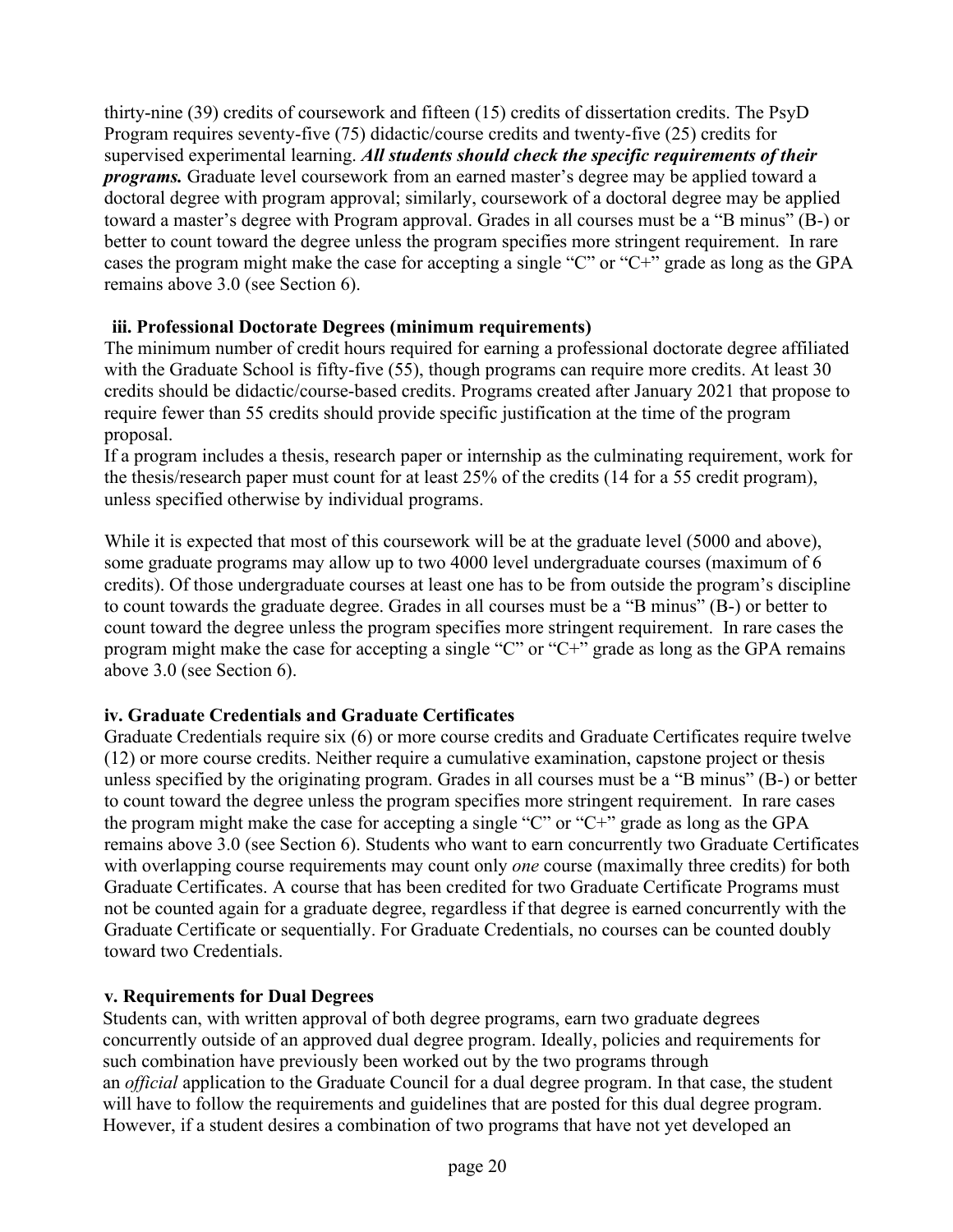official dual degree program, this individualized approach is possible provided *both* programs agree in writing on a) the conditions/courses that have to be fulfilled to earn both degrees, that the required courses include at least 50% of the course work that would normally be required for each program, i.e. courses with that program's prefix, and c) which of the 12 credits will count towards both degrees.

For master's programs that require each 30 credits for graduation, the minimum required credits for earning two master's degrees concurrently is 48 credits, and more if one or both of the individual master's programs require more than 30 credits for graduation. The two concurrently earned graduate degrees must be awarded at the same time, but lower level program completions (master's degrees, Certificates and Credentials) may be recognized prior to the completion of a shared/conjoined/overlapping doctoral degree. Furthermore, each of the two partner programs must develop and share with the students and the Graduate School a clear plan for the requirements that students have to fulfill should they, at some time, decide to earn only one of the two degrees.

In *all* cases, i.e., for official and personalized dual degree programs, for students to earn two graduate degrees concurrently, students must a) apply and be accepted into both programs, b) must earn at least 50% of the credits that are required for the individual program, c) have a clear understanding (with written documentation) which courses may count for maximum 12 credits towards both programs, and d) must confirm in writing that there is a clear understanding which requirements have to be fulfilled for either program should the student at some time decide to earn only one of the two degrees.

Of note: For all dual degree Master's programs, regardless of the number of credits that are required for graduation, no more than 40% of credits of the program that requires the higher number of graduation credits may be used for dual counting. All decimal numbers may be rounded up.

## <span id="page-20-0"></span>**vi. Adding a Graduate Certificate or Graduate Credential to a Graduate Degree**

Students may wish to earn a graduate Certificate concurrently with their graduate degree. Such a Certificate can a) be composed of courses that are required for the degree program (Integrated or Stacked Graduate Certificate Program) or b) may not share overlapping credits (free-standing graduate Certificate Program) No course that has been counted toward any prior degree, undergraduate or graduate, can be counted again in a Graduate Certificate Program or for a Graduate Credential. If a student is enrolled in two Graduate Certificate Programs concurrently, and these Graduate Certificates share one course, this one course, and only one course maximum, may be counted towards both Graduate Certificates if both Graduate Certificates are earned in the same semester. In a Graduate Certificate Program, one course may be on the 4000 level

In any case, the addition requires approval from the student's mentor (if a PhD or Professional Doctorate), the degree Program Director, and the Certificate Program Director. Students must complete the Intent to Complete a Graduate Certificate Form (posted on the Graduate School's website), which requires signatures from all approving authorities. The Graduate School will add the Certificate to the student's program plan in CU-SIS.

Of note: Graduate Credential and Certificate programs allow enrollment by all qualified students. To be visible to potential applicants outside a related degree program and outside the university, graduate credential and Certificate programs have to be specifically coded in the Slate admissions software. To assure sufficient visibility of the Graduate Credentials and Graduate Certificate Programs and facilitate the desired student recruitment, programs and colleges that offer Graduate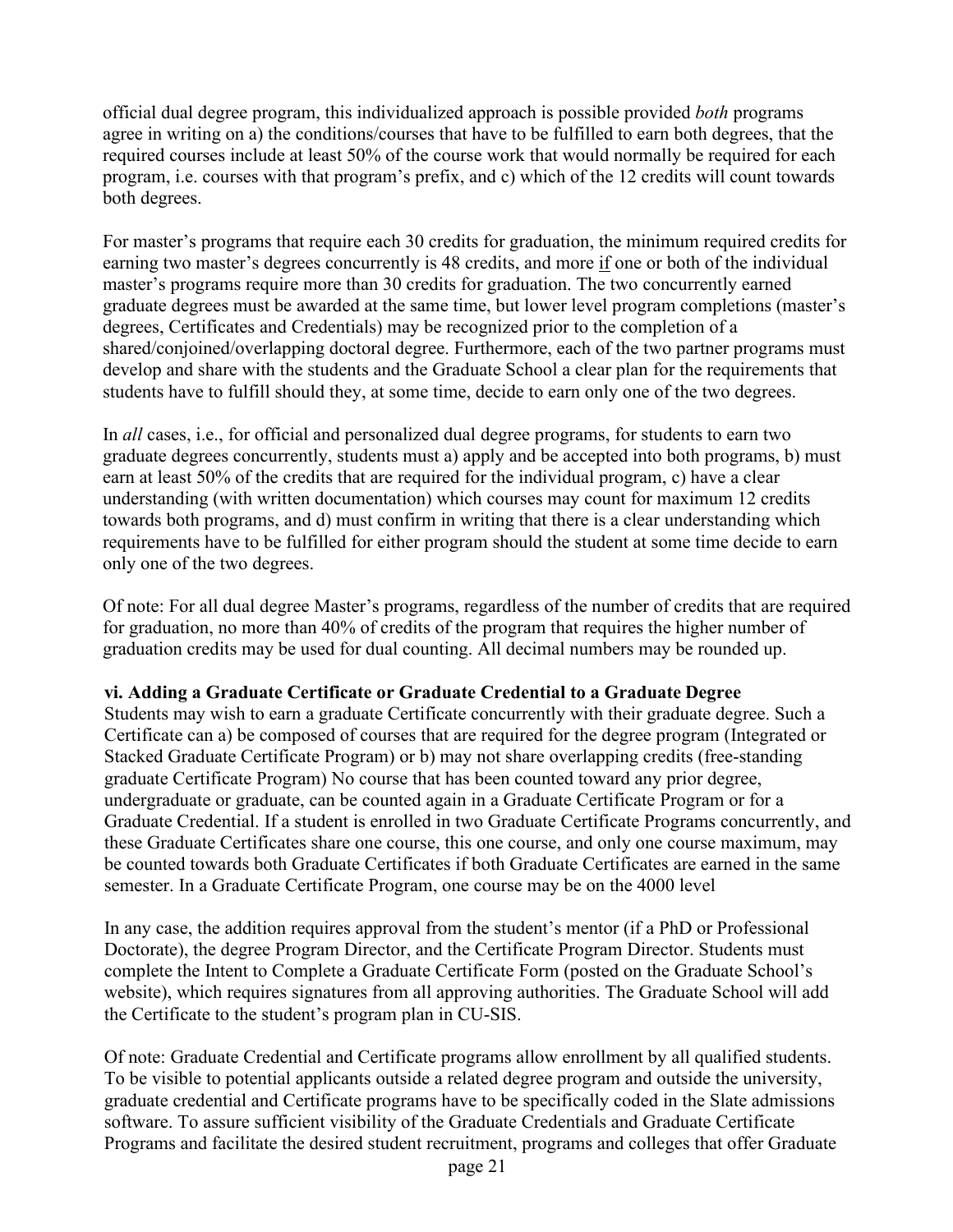Credential and Graduate Certificate Programs are encouraged to verify that these opportunities are appropriately listed in Slate.

# <span id="page-21-0"></span>**Section 4. Transfer Credits**

A Transfer is any credit that a student earned at another accredited institution *outside* of the CU System. The maximum amount of transfer credits that may be applied toward a graduate degree at CU Denver is twelve (12) (or 40% if the program requires more than thirty (30) credits) for master's programs; nine (9) hours of coursework for the EdD Program; fifty(50)hours of coursework for the PsyD Program; and thirty (30) hours of coursework for PhD degree programs (individual programs may have more restrictive limits).

Coursework that has been applied towards an undergraduate degree or another graduate degree on the same level (e.g., MA to MS) *cannot* be accepted for transfer credit. Specifically, master's courses applied to one completed master's degree program may not be applied to another master's degree; however, graduate level coursework (5000 level or above) completed for a master's degree may be applied toward a doctoral degree with program approval. Also, credits earned in a Graduate Certificate Program, that have *not* also been applied to a graduate degree program may be applied to a graduate degree program with program consent.

To be eligible for transfer, courses must:

- be at the graduate level (5000 or above);
- have a letter grade (courses in which the grading is either satisfactory/unsatisfactory or pass/fail are not accepted, except for Spring-Summer terms 2020, for which theGraduate Council has granted a waiver to this requirement);
- have a grade of B minus (B-) or higher (individual programs may require a B or higher for transfer credit and/or may require a B or higher in the core classes of the particular discipline);
- be validated by the program director if the credits were not earned within the last seven  $(7)$ years before applying to the degree program
- be transferred prior to the semester in which the student takes the doctoral comprehensive exam or master's final examination.

Graduate Program Directors independently or in conjunction with other academic advisors, determine what courses will be accepted for transfer. Transfer credit requests must be accompanied by an official transcript with transcript key and credits that have been earned at a university that uses quarter credits will be converted to semester credits. International transfer credits require official translated transcripts *and* transcript evaluation from the Office of International Admissions. Credits can be transferred only after a student has established a satisfactory record of at least one term of enrollment at CU Denver or CU Anschutz with a minimum GPA of 3.00 (B).

The Graduate School reviews transfer credit requests to ensure all eligibility requirements are met and transmits the request to the Office of the Registrar Transfer Articulation Team for posting.Note that transfer credits do not contribute to a student's graduation GPA.

# Resident Credits:

Credit hours earned within the CU System will *not* be subject to the policies of transfer credits. They are referred to as "**resident credits**" similar to the that a student might have earned at CU as a non-degree seeking student. The maximum number of Resident Credits that can be adopted by a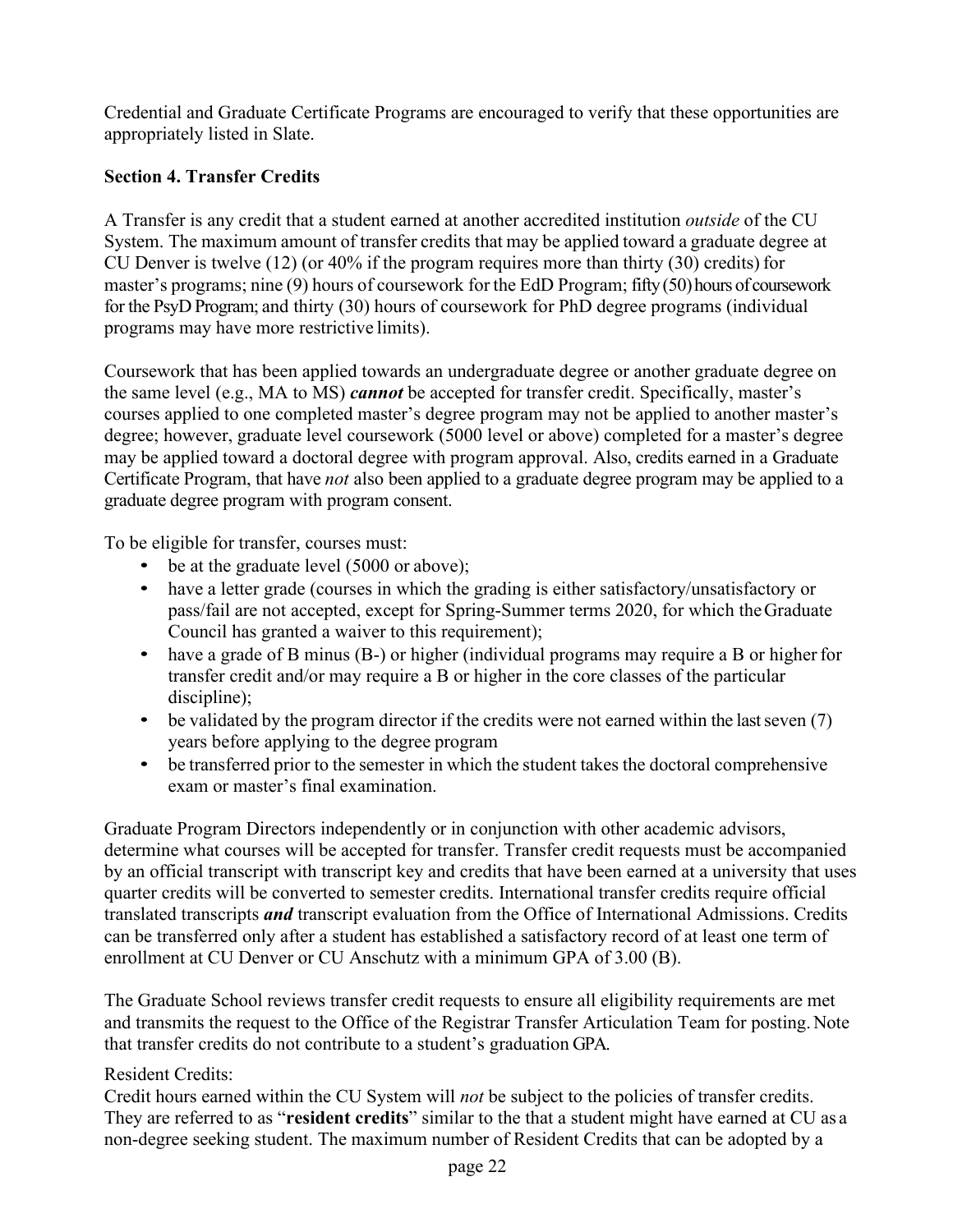Graduate Degree program is decided by the Program. Adopted Resident Credits count towards the students Program GPA.

# <span id="page-22-0"></span>**Section 5. Enrollment Requirements**

Students entering any graduate program are expected to hold a bachelor's or master's degree from an accredited College or University or demonstrate completion of work equivalent to a bachelor's or master's degree earned at CU Denver or CU Anschutz, though exceptions to this requirement can be made by petition from the program to the Graduate School. It is the prerogative of the program to select the assessment format that will establish if prior work/degree equivalency applies. Students who have not yet completed all requirements for their bachelor's degree may obtain permission to matriculate into a Graduate Program. In such cases, students will normally be required to finish their undergraduate training by the end of the first semester of enrollment in the Graduate Program to complete all bachelor's degree requirements. Students who fail to complete all bachelor's degree requirements by the end of their first semester in the Graduate Program will be placed on Leave of Absence pending completion of their undergraduate degree requirements.

# **Requirements for full-time enrollment:**

# **Registrar:**

• To be considered full time in the CU System, students must be enrolled for aminimum of *five* didactic credits or *one* dissertation, thesis or candidacy credit. These requirements apply to all semesters.

# **Financial Aid:**

• To be to be eligible for financial aid, students have to be enrolled for a minimum of *three* didactic credits or *one* dissertation, thesis or candidacy credit. Full-time status for financial aid purposes is a minimum of 5 credits. More credits could increase the amount of available loan funds. These requirements apply to all semesters.

# **Veteran & Military Student Services (VMSS):**

Full-time/part-time status is reported to the VA according to University policy.

# <span id="page-22-1"></span>**i. Master's Degree Enrollment Requirements**

The minimum number of credit hours required for a master's degree is thirty (30). Master's degrees must be completed in seven (7) years regardless of full-time or part-time enrollment. The minimum residency requirement at CU Denver and CU Anschutz for master's students is two semesters of full-time scholarly work beyond the attainment of the bachelor's degree.

Students who left a program for an extended time (> seven years) without having earned a degree can reapply to that program or a different program. If the course work is still valid (verification required) and if the students' old GPA was 3.0, student can, with program permission, continue their studies. Alternatively, dependent on the program, the program may require that the student enrolls with a completely new start. In this case, old coursework and grades (GPA) will not count towards the newly started Graduate Program.

# <span id="page-22-2"></span>**ii. Doctor of Philosophy Degree Enrollment Requirements**

The minimum number of credit hours for earning a PhD is thirty (30) credits of coursework, all of which must be at the Graduate level (5000 and above) and thirty (30) dissertation credits, unless otherwise approved by the Graduate Council and specified here.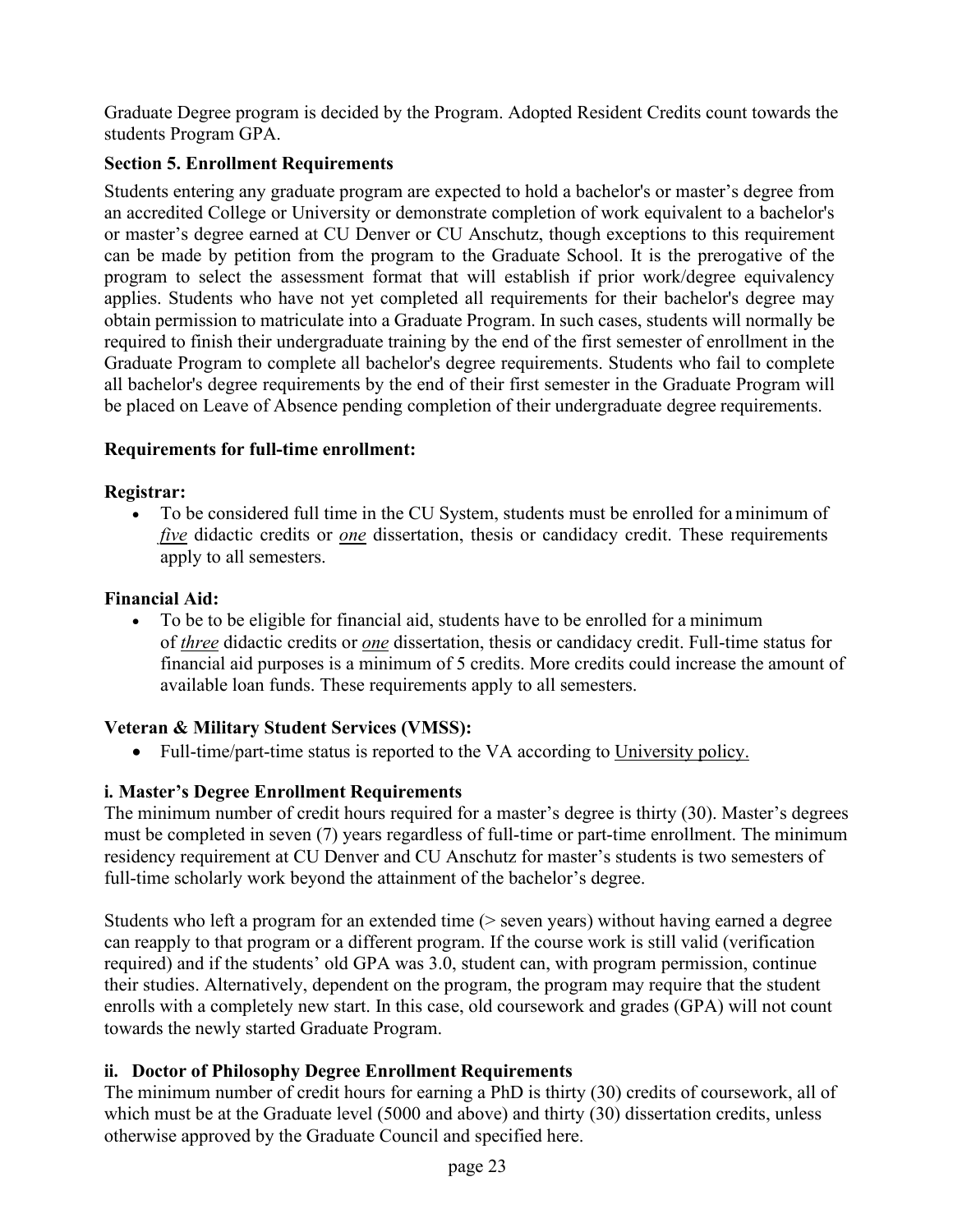- The PhD in Nursing requires thirty (30) credits of coursework and eighteen (18) credits of dissertation.
- The PhD in Clinical Health Psychology requires only six dissertation credits to the unusually high number of) didactic, practicum and other credits.

The minimum residency requirement at CU Denver and CU Anschutz for doctoral students is six (6) semesters of full-time scholarly work (didactical and dissertation credits) beyond the attainment of a bachelor's degree. Two (2) semesters of enrollment credit may be allowed for an earned master's degree from another institution; however, at least four (4) semesters of credit must be earned for work performed while enrolled at CU Denver or CU Anschutz. Up to four (4) semesters of credit may be allowed for a master's degree earned at CU Denver or CU Anschutz.

# <span id="page-23-0"></span>**iii. Professional Doctorate Degree Enrollment Requirements**

The minimum number of credit hours for earning a Professional Doctorate affiliated with the Graduate School is 55, with at least 30 of those credits in didactic coursework. Exceptions to these minima must be approved by the Graduate School and Graduate Council at the time of the program proposal. The minimum residency requirement at CU Denver and CU Anschutz for doctoral students is six (6) semesters of full-time scholarly work (didactical and dissertation credits) beyond the attainment of a bachelor's degree. Two (2) semesters of enrollment credit may be allowed for an earned master's degree from another institution; however, at least four (4) semesters of credit must be earned for work performed while enrolled at CU Denver or CU Anschutz. Up to four (4) semesters of credit may be allowed for a master's degree earned at CU Denver or CU Anschutz.

# <span id="page-23-1"></span>**iv. Leave of Absence**

Students who need to leave a Graduate Program for a period of time (up to one (1) year) should consult their program directors for guidance on a Leave of Absence (LOA). Personal LOAs are reviewed and approved entirely through the program and the Graduate School; medical LOAs are managed through the Office of Case Management on the student's home campus in collaboration with the program and the Graduate School. An approved LOA pauses the student's academic record and automatically extends the time limit for completing a degree by the equivalent amount of time that the student spends on leave. Requests for LOA that exceed one (1) year may be approved with sufficient justification to the Dean of the Graduate School. Students who do not return from their approved LOA will be considered to have withdrawn from their program and will either be required to formally re-apply for admission, or, at the discretion of the program, may be re-admitted through an expedited process.

# <span id="page-23-2"></span>**Section 6. Grades and Quality of Graduate Work**

To maintain satisfactory academic progress, advance to candidacy and earn a graduate degree, Credential or Certificate *students are required to maintain a minimum overall Program GPA of 3.00 (B) for all graduate credits required for the degree. This requirement also applies to undergraduate (i.e., 4000 level) courses that may be accepted for the graduate degree.* All courses, including the limited 4000 level courses accepted for graduation, must be graded with a letter grade.

Failure to maintain a 3.00 Program GPA will result in the student being placed on academic probation. Courses completed with grades below the letter grade of B- (GPA 2.7) may not be applied toward fulfillment of the requirements for any graduate (doctoral or master's) degree, Credential or Certificate within the Graduate School. Students who earn a letter grade less than B-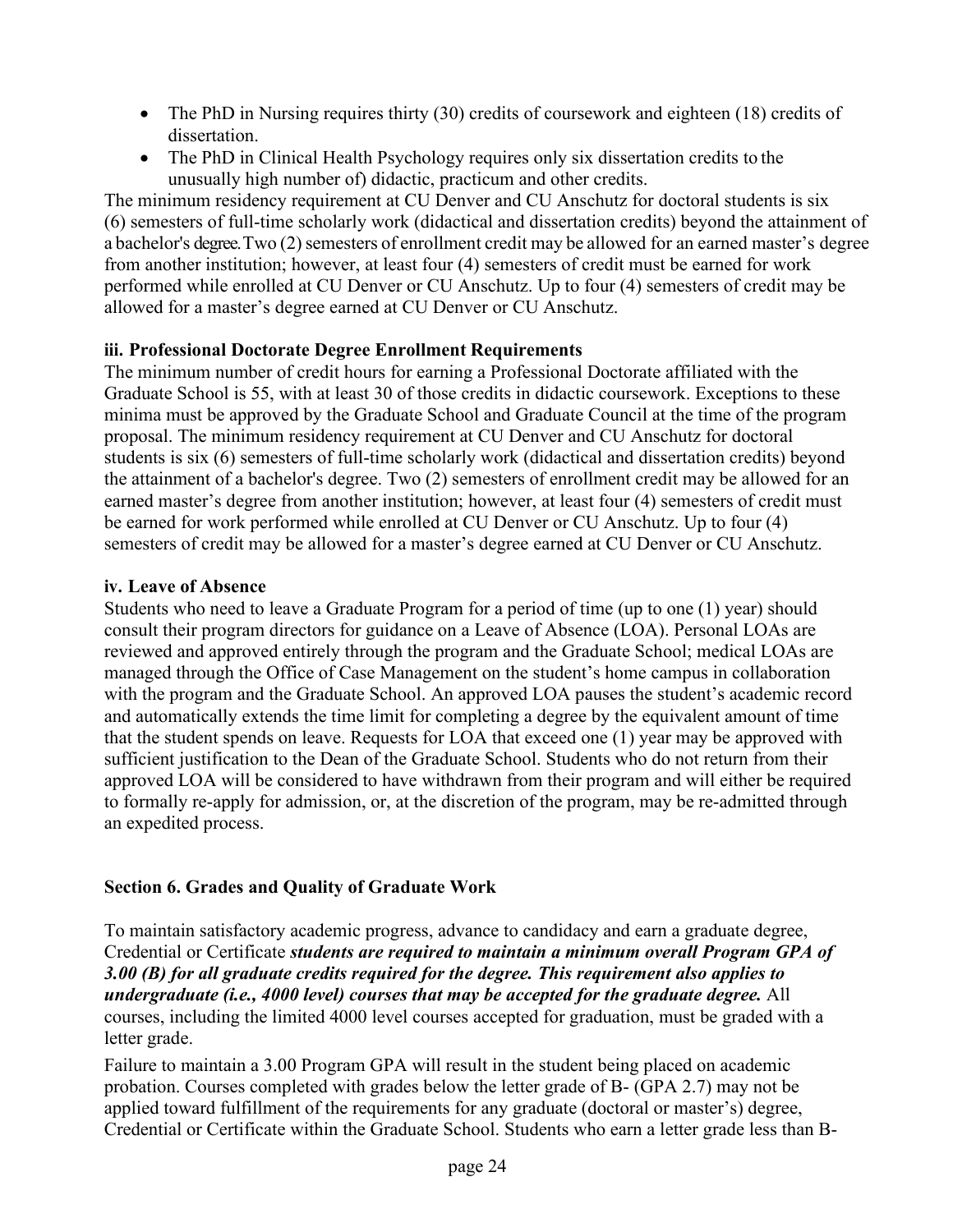in a course that is required for graduation in a specific program will have to re-enroll in that course to earn the passing grade, as defined by the program (i.e. B- or higher). Students who earned a grade below B- in an elective course can chose an alternative course to earn the required number of credits. Students should have no more than three attempts to pass a course (including withdrawals) without program approval. All grades, including the failing grade for the course, will be listed in the student's University of Colorado transcript and will be included in the cumulative graduate GPA. Grades in all courses must be "B minus" (B-) or better to count toward the degree unless the program specifies more stringent requirements. If a program can, in selected cases, justify accepting a grade of "C" or "C+" for graduation, and provided the student's program GPA still is 3.0 or higher, an exception can be made. The Graduate School should be notified of all exceptions. Thus, by counting only the student's grades of B- or better, a student will have to have earned a minimum program GPA of 3.0 to earn the degree, but might hold a cumulative University GPA below 3.0. Grades earned in transferred courses and grades earned while a student was classified as a non- degree student are not included in calculations of the cumulative graduate GPA, although the credits will be counted toward the program's total credit requirements for graduation.

## **In-Progress (IP) and Incomplete (I) Grades**

All graduate courses have to be graded with a letter grade. An In-Progress (IP) grade is assigned for thesis/project/dissertation or internship hours until the final approved thesis/project or dissertation grade is submitted to the Graduate School. An incomplete grade (I) should only be assigned if a) the majority of course work has already been completed and b) of the cause for a student's inability to complete the required work is outside the student's control (disease, passing of a family member, etc.) the failure to complete the work in time is due to causes outside a student's control. (In all other cases, students should be encouraged to withdraw from the course so as not to impact their GPA Courses from which a student withdraws after the add/drop date are graded with W). Incomplete work has to be completed in one academic year. The Registrar automatically changes an I to a failing letter grade (F) after one (1) year, unless a grade change is initiated by the Course Director. If a student enters military service before completing a course and an I is reported, this grade may be carried on for the duration of the student's service, provided this service requirement has been communicated to the Graduate Program and the Graduate School.

Credit by examination is not allowed for graduate students. However, programs may allow a student to challenge and test out of a given course to prove their familiarity with the course content. Students do not register or receive credit for a course in which they have tested out, and the program will require the student to enroll in a different course or an elective. In all cases, the student must meet the minimum program credit requirements to earn the degree.

Any credits earned more than seven (7) years prior to applying for candidacy for either a master's or doctoral degree must be evaluated and deemed to be current by a process determined by the Graduate Program in which the student is enrolled. This process should be documented and consistent for all students. The graduate program records this decision with the Graduate School by submitting the Course Validation Form (one for each validated course) with the Application for Candidacy.

## <span id="page-24-0"></span>**Section 7. Admission to Candidacy**

## <span id="page-24-1"></span>**i. Master's Degree**

Students who wish to earn a master's degree must apply for candidacy. After completing or registering for all program-required coursework, students must file an Application for Candidacy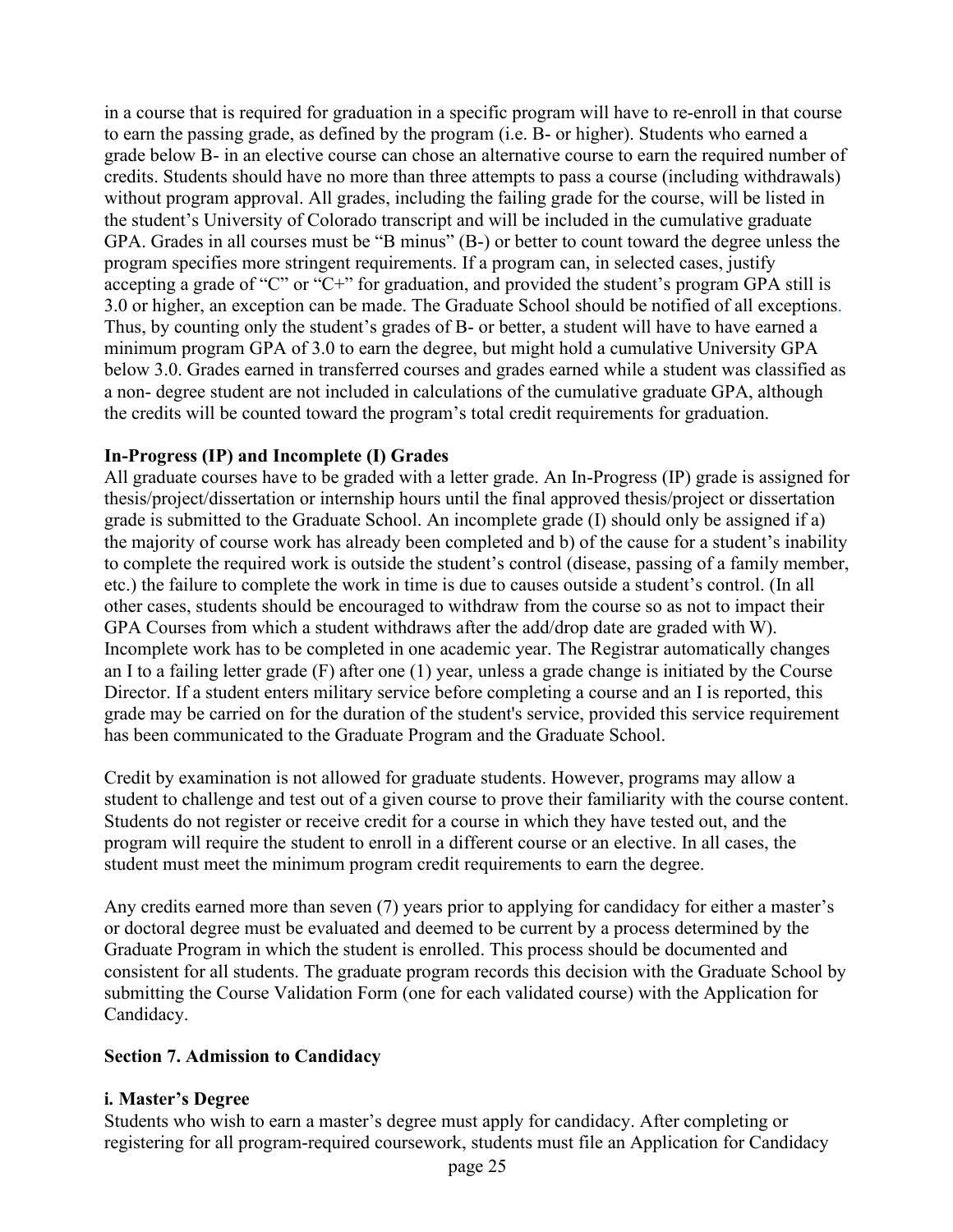with the Graduate School no later than the posted candidacy/graduation deadline during the semester in which they plan to have their degrees conferred. This form is available on the Graduate School website.

All required program approval signatures must be obtained before the Application for Candidacy is submitted to the Graduate School for final approval and filing. An approved form certifies that a student's coursework is a) satisfactory, all courses have been graded with at least a B minus or better and the program GPA is at least 3.0 b) that the listed courses are compliant with the program curriculum. The Application for Candidacy Form will serve as the student's degree audit.

# <span id="page-25-0"></span>**ii. Doctor of Philosophy Degree**

Students must apply for admission to candidacy for the Doctor of Philosophy (PhD) degree at least two (2) weeks before taking the comprehensive examination. The Candidacy Form is available on the Graduate School web site. The program director must approve the completed application form before submission to the Graduate School for final approval and filing. *Students may not participate in the comprehensive examination if on probation, i.e., have a program GPA lessthan 3.00 for all graduate courses, or before they have completed or registered for all non-thesis coursework required by the program.*

Before being admitted to candidacy, doctoral students must complete at least two (2) semesters of enrollment at CU Denver or CU Anschutz, complete or register for all program-required, nondissertation coursework, and pass the comprehensive examination. See policy on Enrollment Requirements, Section 5.

## <span id="page-25-1"></span>**iii. Professional Doctoral Degree**

Students who wish to earn a professional degree must apply for candidacy. After completing or registering for all program-required coursework, students must file an Application for Candidacy with the Graduate School no later than the posted candidacy/graduation deadline during the semester in which they plan to have their degrees conferred. This form is available on the Graduate School website.

All required program approval signatures must be obtained before the Application for Candidacy is submitted to the Graduate School for final approval and filing. An approved form certifies that a student's coursework is a) satisfactory, all courses have been graded with at least a B minus or better and the program GPA is at least 3.0 b) that the listed courses are compliant with the program curriculum. The Application for Candidacy Form will serve as the student's degree audit.

## <span id="page-25-2"></span>**Section 8. Thesis/Dissertation Requirements**

## <span id="page-25-3"></span>**i. Master's Thesis**

Students who are enrolled in a program that requires a thesis must conduct their thesis work under the supervision of a thesis advisor, and, in some instances, an advisory committee. All research conducted for a master's degree must meet all appropriate regulatory standards specified by federal, state and local agencies regarding ethical research, animal use, human subjects, HIPAA and environmental safety. Master's students who conduct thesis work must register for a minimum of three (3) and a maximum of six (6) credit hours of their program's thesis course over the course of their training, unless specified otherwise by their specific Graduate Program. Students should be registered in at least one (1) didactic course or thesis credit in any regular semester (Fall or Spring) when they are conducting thesis work; the program may or may not require enrollment in order for a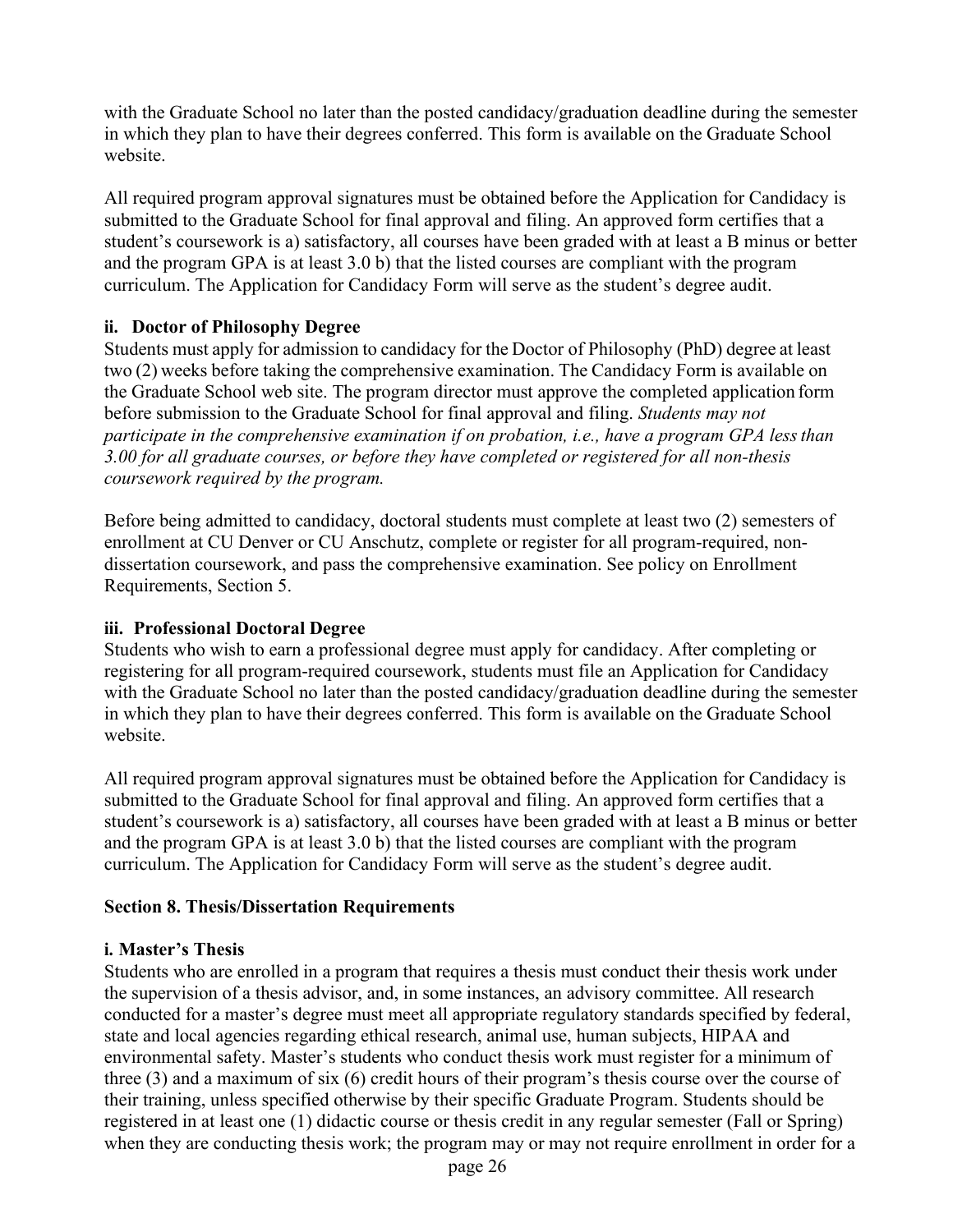student to conduct thesis work during the summer.

The thesis is presented in partial fulfillment of the requirements for the master's degree and must meet the formatting criteria outlined in the Formatting Guide for Theses and Dissertations available on the Graduate School website. Substantive contributions to research and writing of chapters by other persons should be explicitly acknowledged, either in an Acknowledgement section or in the appropriate chapters. The graduate program or the Graduate School, at the discretion of the Program, conducts the final review of master's thesis for proper formatting. The thesis should be reviewed by a committee of at least three (3) graduate faculty members, and approved by a majority, regardless of whether the program requires an oral defense. The final, formally approved master's thesis must be submitted to ProQuest by the Graduate School's published deadline for the term in which the student will graduate.

Any In Progress (IP) grades must be changed to a final letter grade in conjunction with the final thesis submission to the Graduate School. These grade changes are made in accordance with the relevant Program/College/Campus grade change process, which may include final approval and submission by the Graduate School.

## <span id="page-26-0"></span>**ii. Doctor of Philosophy Dissertation**

A dissertation is based upon original research and is expected to demonstrate mature scholarship and critical judgment, as well as familiarity with the tools and methods of research. The work must be conducted and presented on a subject approved by the student's dissertation advisor and the Dissertation Advisory Committee. The research must meet any regulatory standards specified by federal, state, and local agencies regarding ethical research, animal use, human subjects, HIPAA and environmental safety.

The dissertation is presented in partial fulfillment of the requirements for the doctoral degree and must meet the formatting criteria outlined in the Formatting Guide for Theses and Dissertations available on the Graduate School website. Substantive contributions to research and writing by other persons should be explicitly acknowledged, either in an Acknowledgements section or in the appropriate chapters. The Graduate School or the Graduate Program conducts the final review of dissertations for proper formatting. The final, formally approved dissertation must be submitted to ProQuest, with the completed Thesis Approval Form, by the Graduate School's published deadline for the term in which the student will graduate unless an extension is approved by the Graduate School. The thesis must be approved by a majority of the defense committee members, plus the student's advisor, if that person is not part of the defense committee.

#### *a. Doctoral Dissertation Advisory Committee*

<span id="page-26-1"></span>After selecting a dissertation advisor, the student, in collaboration with his or her dissertation advisor, will choose a Dissertation Advisory Committee, subject to approval by the Graduate Program Director. Although it is recommended that the Dissertation Advisory Committee be the same as the Dissertation Examination Committee, the two committees need not be identical. *Although the student's dissertation advisor may not chair the Comprehensive Examination Committee, Programs have the flexibility to permit or prohibit the student's advisor to serve as Chair of the Dissertation Advisory and Dissertation Examination Committee(s).* The Dissertation Advisory Committee will serve an advisory function to the student, and the dissertation advisor and will also monitor the student's progress towards completing the dissertation. The Dissertation Advisory Committee will determine when the student has made sufficient progress to begin writing a dissertation.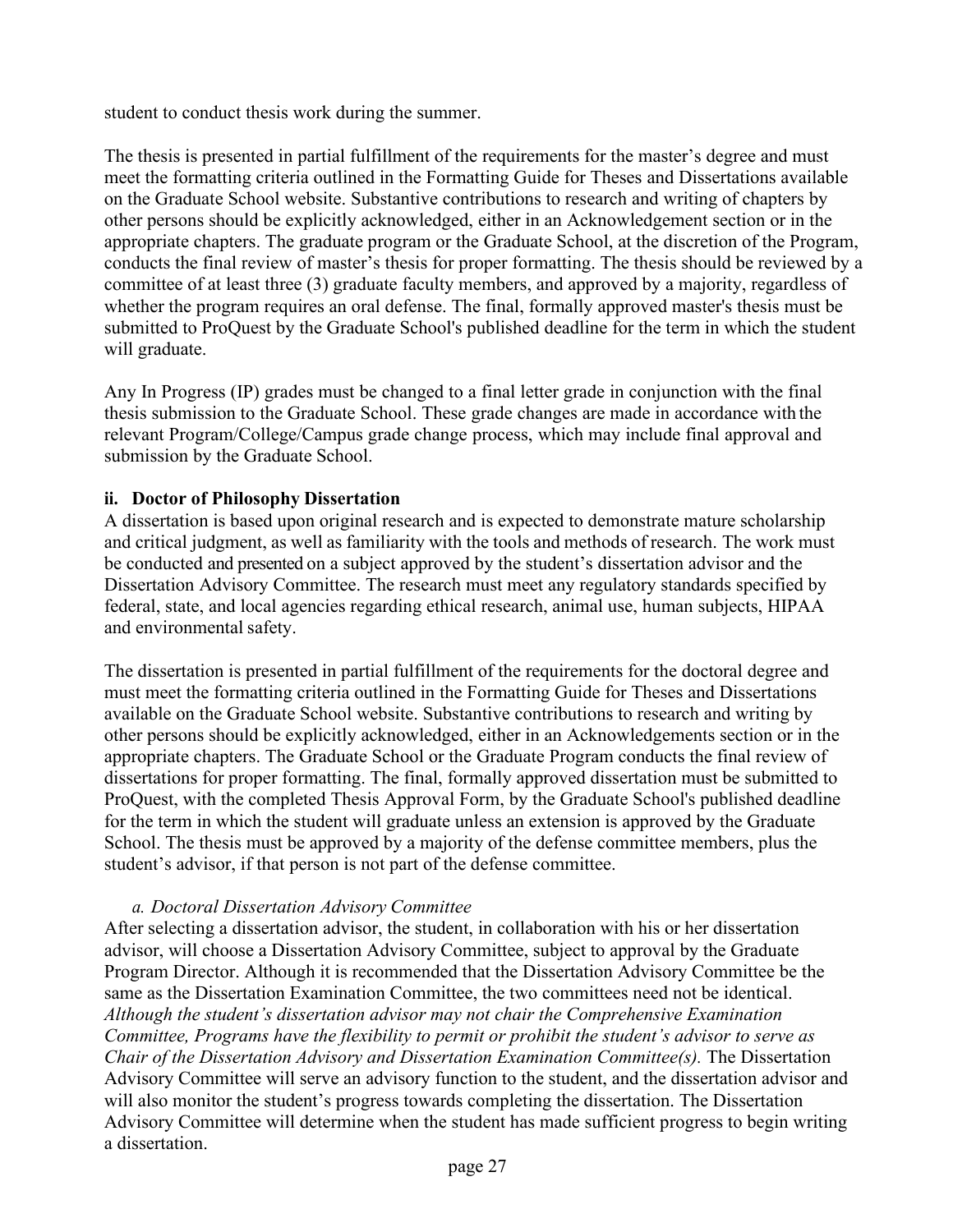*All Doctoral students who have advanced to candidacy must meet with their Dissertation Advisory Committee at least once per year*, although some Programs may require – and the Graduate School encourages – more frequent meetings. It is the student's responsibility to identify the best available time and schedule the meeting. The Dissertation Advisory Committee shall evaluate the student's progress to ensure that satisfactory progress has been made since the previous meeting. For programs that use the Graduate School programs (e.g. GAIA) to track student progress, the committee members will complete the Predoc Progress Report, which will be sent to the student, all committee members, Program Director, Program Administrator and Graduate Dean (or designee). In case of a non-satisfactory performance, the examination report should include suggestions on how the student's productivity can be improved. If students fail to meet at least *once* in twelve (12) months with their Dissertation Advisory Committee, the Graduate School will notify the student and dissertation advisor that the committee must meet within the next four (4) weeks.

*Students who fail to have a Dissertation Advisory Committee meeting by the end of this four (4) week probationary period will not be permitted to register for subsequent semesters.* Once the student is in compliance with this policy, registration will be permitted.

#### *b. Doctoral Dissertation Registration*

<span id="page-27-0"></span>Doctoral students must register for a minimum of thirty (30) dissertation credit hours to complete the requirements for the doctoral degree. *Students are required to check with their specific Programs to determine if their thesis credit hour requirements differ from the minimum requirement set by the Graduate School.*

Students should not have earned more than ten (10) hours of dissertation credit prior to their comprehensive exam, so that the majority of their required dissertation credit hours are completed following their comprehensive exam. Following the comprehensive exam, students should register for dissertation credits each semester to maintain an active status.

After the student has earned the thirty (30) minimum dissertation credits, individual programs may permit students to enroll in only one (1) credit hour of dissertation per term. Any number of dissertation credits fulfills the full-time enrollment status for financial aid purposes. Students may register for up to ten (10) credit hours of dissertation in a single semester; enrollment for additional credits beyond ten (10) credit hours requires the Graduate Dean's approval.

International students who register for only one (1) credit in a semester and who need to maintain their full-time status on an F-1 or J-1 visa may need to have their academic advisor complete a Less Than Full-Time Enrollment form that allows foreign students to register for less than full-time credits while maintaining their visa status. Students who are unable to register for these minimum required credits because of extenuating personal circumstances should apply for a Leave of Absence as explained in Article II, Section 5 (iv) above.

Students who have passed their comprehensive exams and are not on academic leave must register continuously for dissertation credit hours in an academic year (fall and spring semesters) while working on their dissertations. Students who do not enroll for three (3) consecutive semesters will, in agreement with the Graduate Program, be discontinued from the Graduate School (i.e. inactive student status). Non-enrolled students must not use campus and faculty resources.

#### *c. Off-Campus Status for Doctoral Students*

<span id="page-27-1"></span>If, in the course of their dissertation research, students plan to perform their thesis work orstudy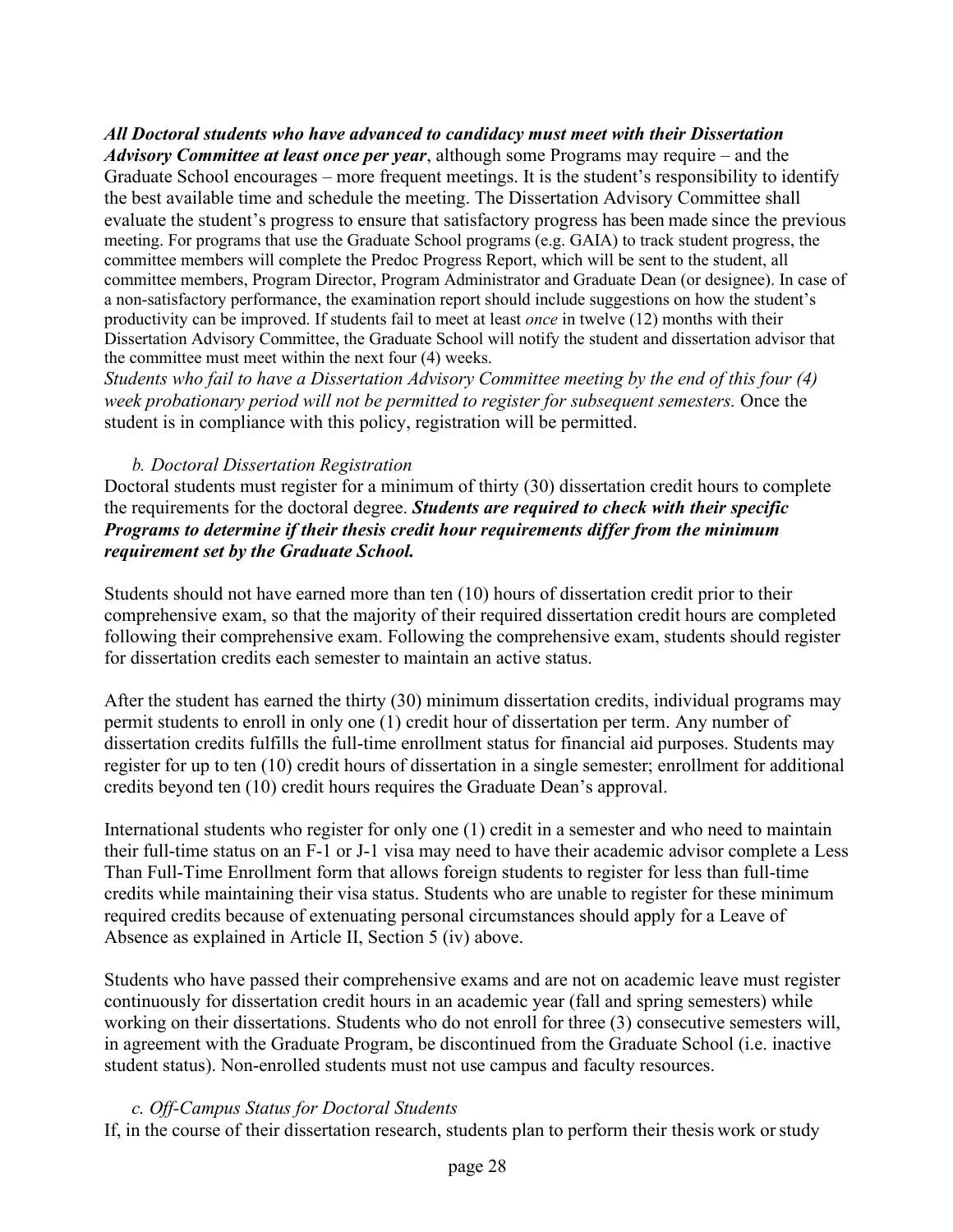out-of-state, and thus will not use campusfacilities or faculty time, they may request **off-campus status** for purposes of registering for three (3) credits of dissertation.

# <span id="page-28-0"></span>**iii. Professional Doctoral Degree**

Students who are enrolled in a Professional Doctorate program that requires a graduate apprenticeship must conduct their apprenticeship work under the supervision of a graduate apprenticeship mentor and an advisory committee. All work conducted for a Professional Doctorate degree must meet all appropriate regulatory standards specified by federal, state and local agencies regarding ethical research, animal use, human subjects, HIPAA and environmental safety. Doctoral students who conduct graduate apprenticeship work must register continuously in Fall and Spring terms, for the number of graduate apprenticeship credit hours specified by their program over the course of their training. Students should also be enrolled for at least one credit during summers, allowing them to take advantage of University resources.

A doctoral dissertation or report that is presented in partial fulfillment of the requirements for the Professional Doctorate must explicitly acknowledge substantive contributions to research and writing of chapters by other persons, either in an Acknowledgement section or in the appropriate chapters. The doctoral dissertation or report should be reviewed by a committee of at least three (3) graduate faculty members, and approved by a majority, regardless if the program requires an oral defense.

Any In Progress (IP) grades must be changed to a final letter grade in conjunction with the final submission of program requirements to the Graduate School. These grade changes are made in accordance with the relevant Program/College/Campus grade change process, which may include final approval and submission by the Graduate School.

## <span id="page-28-1"></span>**Section 9. Examinations**

All master's degree students must successfully complete a comprehensive final examination and/or a cumulative scholarly thesis or project in which proficiency in the knowledge and skills comprising the degree program must be demonstrated. For program-specific requirements, students should consult the Program Handbook or inquire with the Program Director. All PhD students must successfully complete both a comprehensive exam and a dissertation defense. Professional Doctorate students must complete a program-defined capstone which can include a thesis/dissertation, an internship report or other cumulative assessments. Graduate programs may require additional examinations or co-curricular requirements for students to meet the requirements for the degree. Such requirements will be monitored by the Graduate Program. *Students may not take their final examination if they are on academic probation, i.e., have a GPA less than 3.00 for all courses required for the graduate degree.*

# <span id="page-28-2"></span>**i. Enrollment During Exam Semester**

Students must be registered at the time they undertake either the comprehensive or final examinations and their thesis or dissertation defenses*.* Students who choose to perform these examinations or defend their thesis on a date that falls between semesters must register in the semester immediately following their exam/defense. If students have already completed the required hours of thesis work and all other coursework and are not registered for any other courses, then they may register for one (1) credit in the appropriate Candidate for Degree course for the semester (e.g., CU Anschutz: CAND 6940 or NURS 6940; CU Denver: CAND 5940). It is expected that students will only enroll in this candidacy course for their final semester, but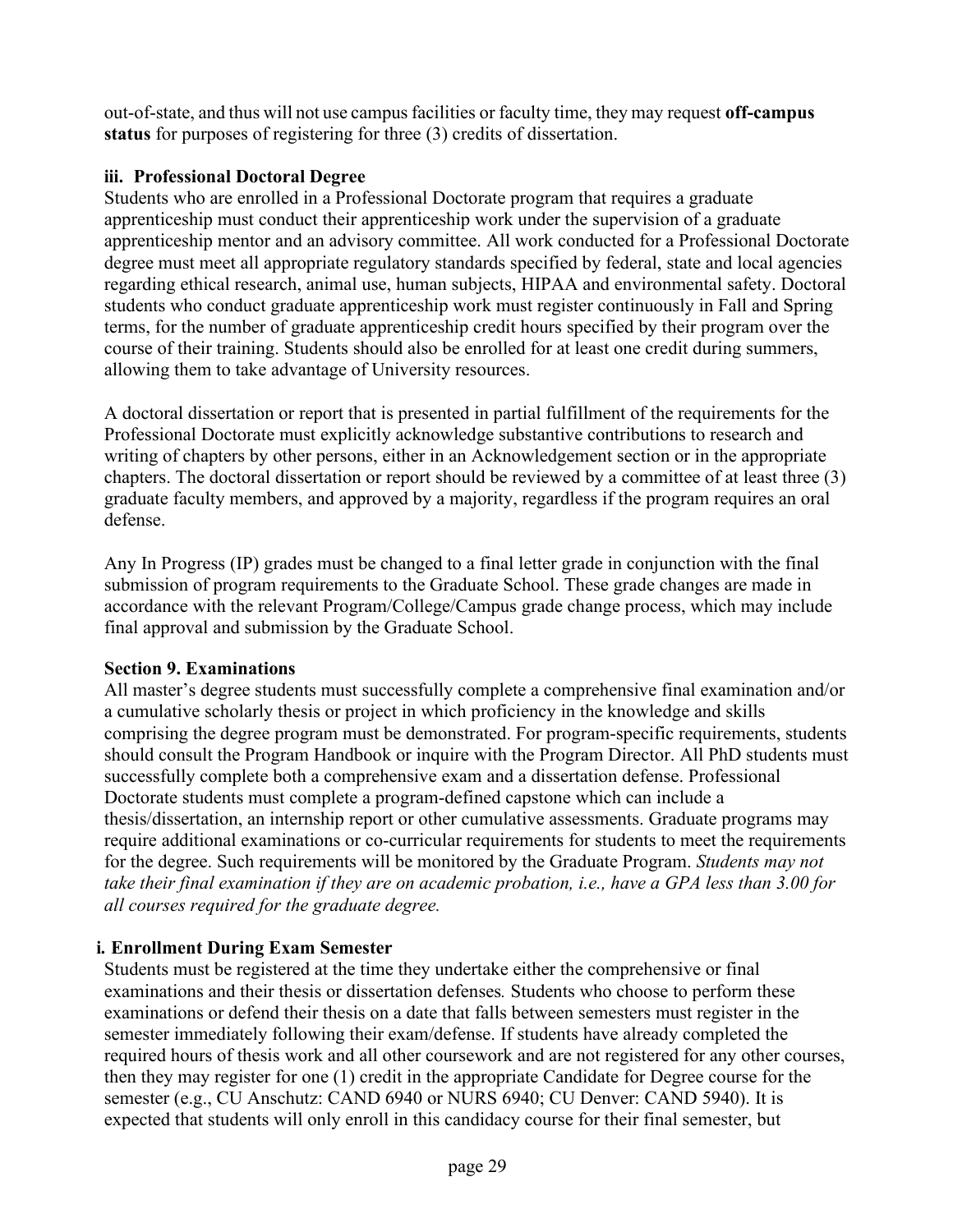conditions may require enrolling for an additional term. Students registered for the Candidate for Degree course are considered full-time for financial aid and enrollment verification purposes.

## <span id="page-29-0"></span>**ii. Master's Degree Final Comprehensive Examination/Thesis Defense**

Master's students must complete all requirements for the degree including a final examination, a cumulative professional project or a thesis defense. Students must be registered for at least one (1) course during the semester in which they take their comprehensive exam, defend their thesis or present their final project.

The final examination/thesis defense is conducted by a committee consisting of at least three (3) members, at least 2 of whom must hold a Graduate Faculty Appointment and must constitute a majority of voting members. The Chair of the committee must be a member of the degree-granting Program and have a Graduate Faculty appointment. To ensure independent evaluation of students' examinations, no voting member of the committee should have undue influence over another member of the committee. Undue influence could include, but is not limited to direct employment (e.g. a postdoc employed by a faculty member), familial relationships and financial relationships. Any potential conflicts should be disclosed by committee members.

The student's final examination/defense committee and the examination schedule must be approved by the Program Director before being submitted to the Graduate School on the Exam Request Form. The Graduate School must receive the Exam Request form by published deadlines. Graduate Programs may have additional requirements for registering/scheduling the exam.

Final examinations may be oral, written, or both or may consist of an evaluation of a cumulative professional project. Unless the examination format is a written proposal only, the student and all members of the committee must be present for the oral examination. Participants may attend either in person or by interactive video unless Program requirements are more restrictive. The primary faculty advisor's participation is determined by the program, if that person is not already part of the committee. In the event of an emergency that prevents one (1) faculty committee member from attending the exam, the exam can proceed with the faculty members who are able to attend. The student must schedule a separate meeting with the absent faculty member at an alternate time. If the original Chair must be absent, a replacement must be designated by the program. A majority of the examination committee must vote for one of the following outcomes: a) Pass; b) Conditional Pass; or c) Fail. All members of the committee must sign the exam report form to document their individual vote and the form, with original signatures, must be returned to the Graduate School in hard copy or high quality scan.

If a student receives a Conditional Pass, the examining committee will clearly define the requirements for the student to receive an unconditional passing grade, and these requirements must be completed to the satisfaction of the examination committee within four (4) months. The committee chair is responsible for monitoring the conditions and reporting the outcome to the Graduate School. Failure to satisfy these conditions will result in failure of the examination.

A student who fails the examination is subject to immediate dismissal from the program on the recommendation of the Graduate Program Director and concurrence of the Dean. At the Program's discretion, a student who fails the examination may be allowed to retake the exam. The re- examination must be completed by the end of the next academic semester (excluding Summer). The original examination form noting the failure should be signed by the committee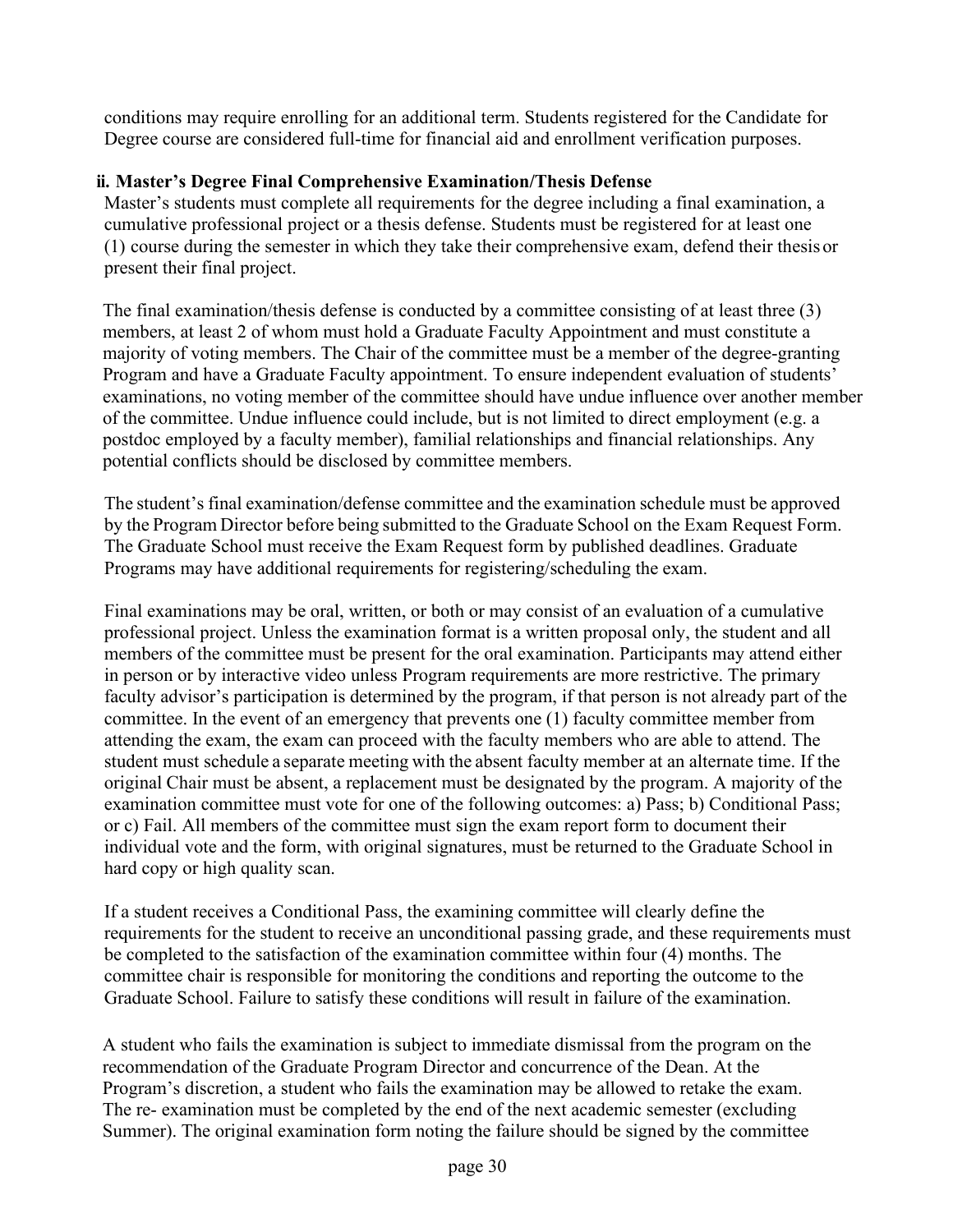and returned to the Graduate School. New examination forms will be generated when the examination is rescheduled. The student will be required to meet registration requirements and be registered during the semester when the repeated exam takes place. In practice, the outcome of this examination is considered by the advisor and/or committee when determining the grade for the student's summative scholarly activity course (thesis/project/internship/capstone, etc.). This grade must meet Graduate School and Program minimum requirements, i.e. a B- or better, though programs may set a higher standard for the course associated with the final comprehensive examination/defense.

#### <span id="page-30-0"></span>**iii. Doctor of Philosophy Degree Examinations**

#### <span id="page-30-1"></span>*a. Preliminary Examination (or equivalent)*

Each Program is responsible for ensuring that students are qualified for PhD studies by passing a comprehensive examination or a combined preliminary and comprehensive examination. If a program evaluates students' preparedness with a separate preliminary examination, it must be administered equitably to all students, with the limited exception of programs that require a student to have a master's degree before entering doctoral training; a master's degree may exempt the student from the preliminary examination but cannot exempt the student from the comprehensive examination.

## <span id="page-30-2"></span>*b. Comprehensive Examination (or equivalent)*

After completing or registering for all program-required, non-dissertation coursework, and concurrent with applying for admission to candidacy, PhD students must take a comprehensive examination in their respective discipline. This examination will test a student's mastery of a broad field of knowledge, not merely the formal coursework that has been completed.

The examination committee shall consist of a minimum of three (3) graduate faculty members. A majority of the committee members, including the Chair, must be members of the degree-granting Program. The student's dissertation advisor, if already identified, may not chair the comprehensive examination committee. To ensure independent evaluation of students' examinations, no voting member of the committee should have undue influence over another member of the committee. Undue influence could include, but is not limited to direct employment (e.g. a postdoc employed by a faculty member), familial relationships and financial relationships. Any potential conflicts should be disclosed by committee members. The student's comprehensive exam committee and the examination schedule must be approved by the Program Director before being submitted to the Graduate School on the Exam Request Form. The Graduate School must receive the Exam Request Form by published deadlines. Individual graduate programs may have additional requirements for registering/scheduling the exam.

At the Program's discretion, the oral portion of the comprehensive examination may be open to all members of the Program, after which the student shall meet with the examination committee in a closed session. This examination must be completed no later than the end of the third (3rd) year for full-time students, unless indicated otherwise in program-specific guidelines and communicated to the Graduate School

The student and all members of the committee must be present for the examination, either in person or by interactive video. Exceptions to this rule must be approved by the Graduate School. The primary faculty advisor's participation is determined by the program, if that person is not already part of the committee. In the event of an emergency that prevents one (1) faculty committee member from attending the exam, the exam may proceed with the faculty members who are able to attend.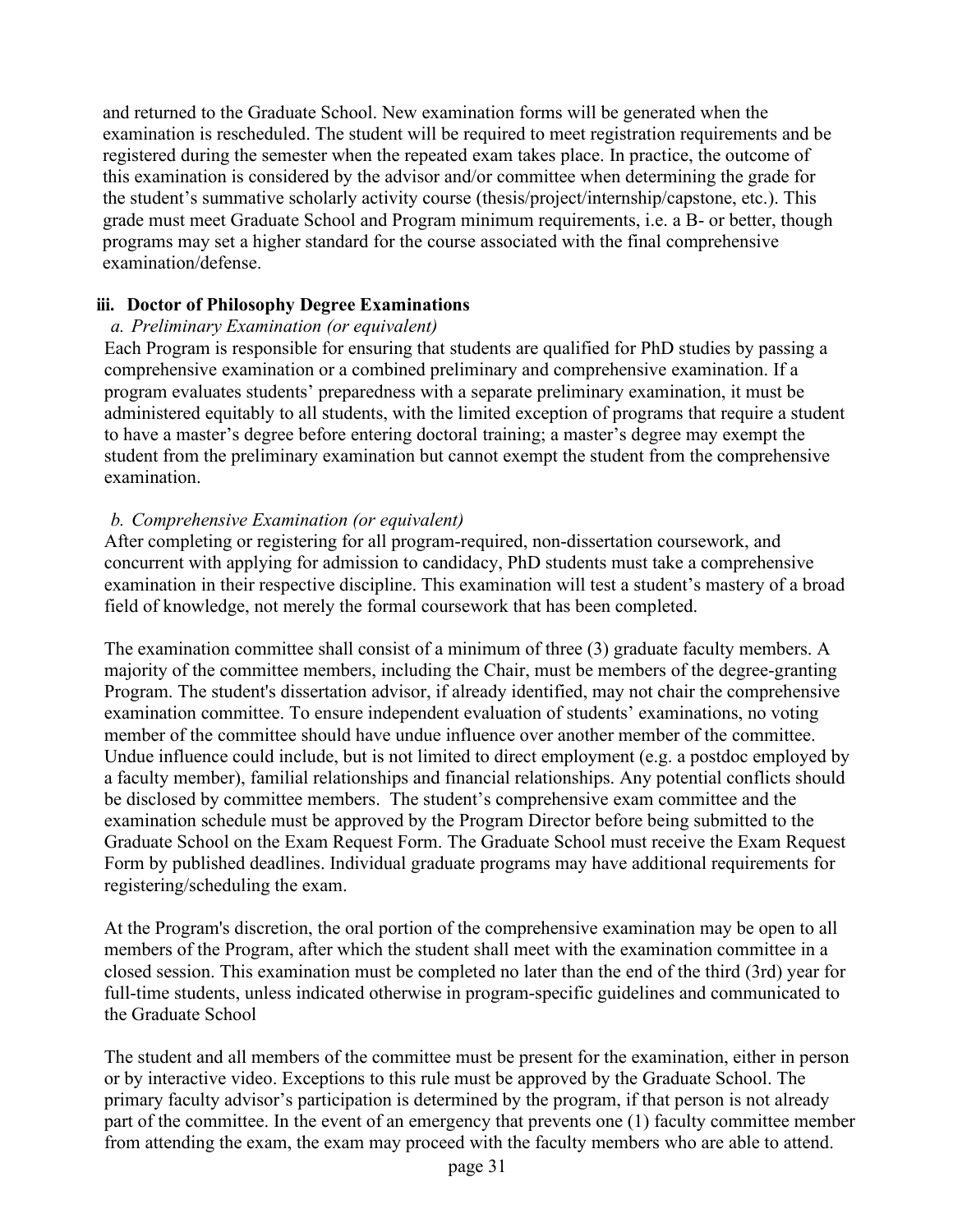The student must schedule a separate meeting with the absent faculty member at an alternate time. The examination form must be signed by the committee and returned to the Graduate School. If the original Chair must be absent, a replacement must be designated by the program. A majority of the examination committee must vote for one of the following outcomes: a) Pass; b) Conditional Pass; or c) Fail. All members of the committee must sign the exam report form to document their individual vote and the form, with original signatures, must be returned to the Graduate School in hard copy or high quality scan.

If a student receives a Conditional Pass, the examining committee must clearly define the requirements for the student to receive an unconditional passing grade, and these requirements must be completed to the satisfaction of the examination committee within four (4) months. The committee Chair is responsible for monitoring the conditions and reporting their outcome to the Graduate School. Failure to satisfy these conditions will result in failure of the examination.

A student who fails the examination is subject to immediate dismissal from the Graduate School upon the recommendation of the program and concurrence of the Dean. At the program's discretion, a student who fails the examination may retake it once. The re-examination will be in the form designated by the committee and must be completed within twelve (12) months. The original examination form noting the failure should be signed by the committee and returned to the Graduate School. The student will be required to meet registration requirements and be registered during the term in which the exam is repeated.

## *c. Final/Dissertation Examination*

<span id="page-31-0"></span>After the dissertation has been completed, a final examination on the dissertation and related topics is conducted in two (2) parts: an oral presentation of the dissertation research that is open to the public and a closed examination conducted by the examining committee.

The final examination/defense committee is usually, but not necessarily, the same as the student's Dissertation Advisory Committee. The dissertation defense committee shall consist of a minimum of four (4) Graduate Faculty members, except for the Nursing PhD program, which require a minimum of three (3) Graduate Faculty members. A majority of the committee members, including the Chair, must be graduate faculty members of the degree-granting program. With program approval, *the doctoral student's dissertation advisor may chair the examination committee.* To ensure independent evaluation of students' examinations, no voting member of the committee should have undue influence over another member of the committee. Undue influence could include, but is not limited to direct employment (e.g. a postdoc employed by a faculty member), familial relationships and financial relationships. Any potential conflicts should be disclosed by committee members.

The student's final examination/defense committee and the examination schedule must be approved by the Program Director before being submitted to the Graduate School on the Exam Request Form. The Graduate School must receive the Exam Request form by published deadlines. Graduate Programs may have additional requirements for registering/scheduling the exam. The Graduate School will send announcements of the examination to appropriate faculty members, and the Exam Report/signature form will be sent to the committee chair and other Program staff for completion at the examination.

The student must submit finalized draft copies of the dissertation to the defense committee at least two (2) weeks before the examination date. Programs/committees may require an earlier deadline.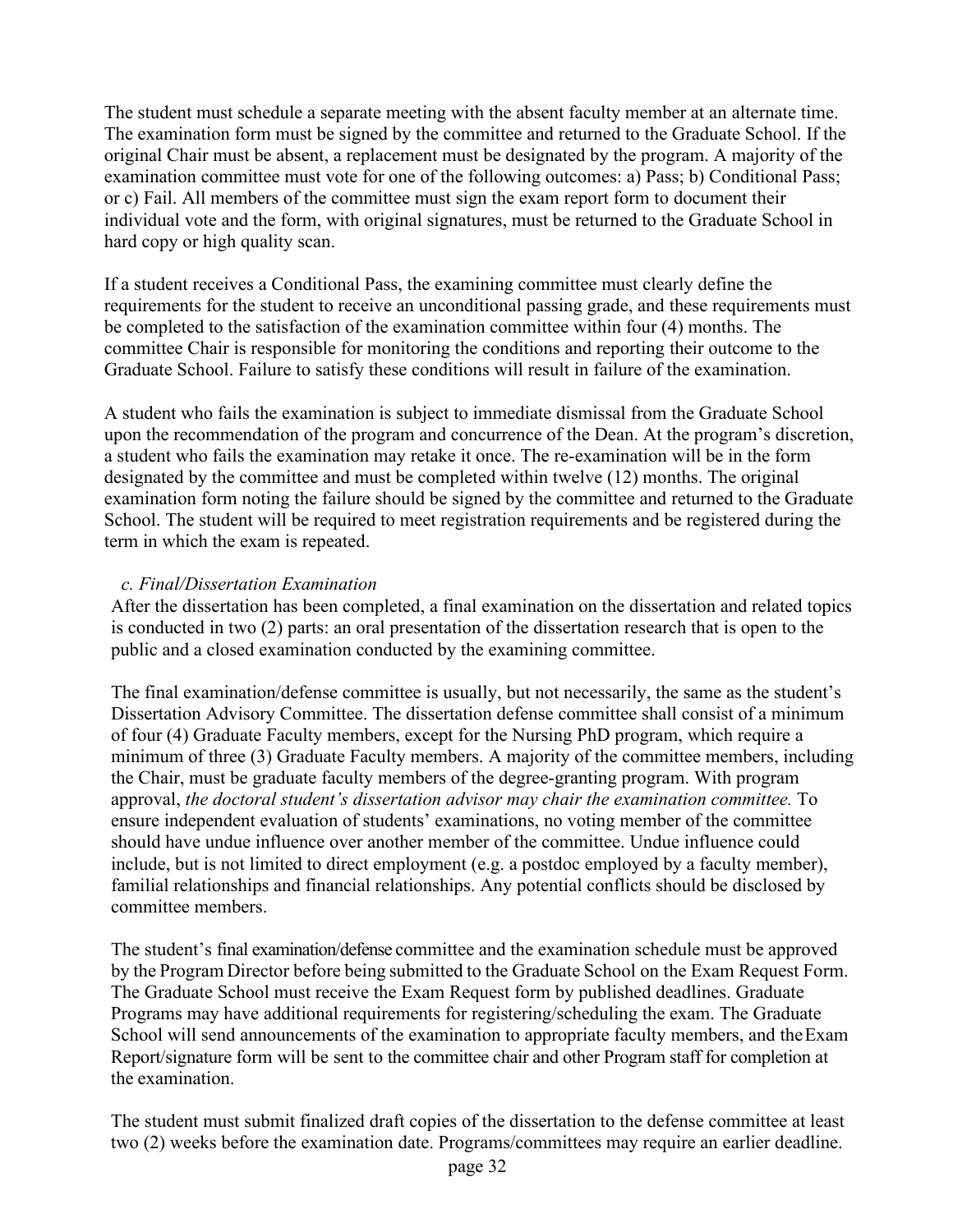The student and all members of the committee must be present for the examination, either in person or by interactive video. Exceptions to this rule must be approved by the Graduate School. The primary faculty advisor's participation is determined by the Program, if that person is not already part of the committee. In the event of an emergency that prevents one (1) faculty committee member from attending the exam, the exam can proceed with the faculty members who can attend, and the student will schedule a separate meeting with the absent faculty member and the exam committee chair at an alternate time. If the original committee Chair must be absent, a replacement must be designated by the Program. A majority of the examination committee must vote for one of the following outcomes: a) Pass; b) Conditional Pass; or c) Fail. All members of the committee must sign the exam report form to document their individual vote and the form, with original signatures, must be returned to the Graduate School in hard copy or high quality scan.

If a student receives a Conditional Pass, the examining committee must clearly define the requirements for the student to receive an unconditional passing grade, and these requirements must be completed to the satisfaction of the examination committee within sixty (60) days of the defense. Under extenuating circumstances, the graduate Program Directors may petition the Graduate School for additional time. If a student fails the examination, they may not continue in the program unless a time extension is supported by the program in writing.

#### <span id="page-32-0"></span>**iv. Professional Doctorate Examinations**

If Professional Doctorate students have to complete either a dissertation, project or internship, or both, the capstone event can be composed of a written document as well as an oral presentation and following defense. The examining committee should be composed of at least three members with Graduate Faculty Appointments, including the Chair who should have a Regular Graduate Faculty Appointment. If the primary mentor for research or scholarship is not a faculty memberof the University of Colorado Denver | Anschutz Medical Campus or otherwise cannot hold a Regular Graduate Faculty Appointment, that person can co-Chair the examining committee with a faculty with a Regular Graduate Faculty Appointment. To ensure independent evaluation of students' examinations, no voting member of the committee should have undue influence over another member of the committee. Undue influence could include, but is not limited to direct employment (e.g. a postdoc employed by a faculty member), familial relationships and financial relationships. Any potential conflicts should be disclosed by committee members.

The student's final examination/defense committee and the examination schedule must be approved by the Program Director before being submitted to the Graduate School on the Exam Request Form. The Graduate School must receive the Exam Request form by published deadlines. Graduate Programs may have additional requirements for registering/scheduling the exam. The Graduate School will send announcements of the examination to appropriate faculty members, and the Exam Report/signature form will be sent to the committee chair and other Program staff for completion at the examination.

The student must submit finalized draft copies of the dissertation or report to the defense committee at least two (2) weeks before the examination date. Programs/committees may require an earlier deadline.

The student and all members of the committee must be present for the examination, either in person or by interactive video. Exceptions to this rule must be approved by the Graduate School. The primary faculty advisor's participation is determined by the Program, if that person is not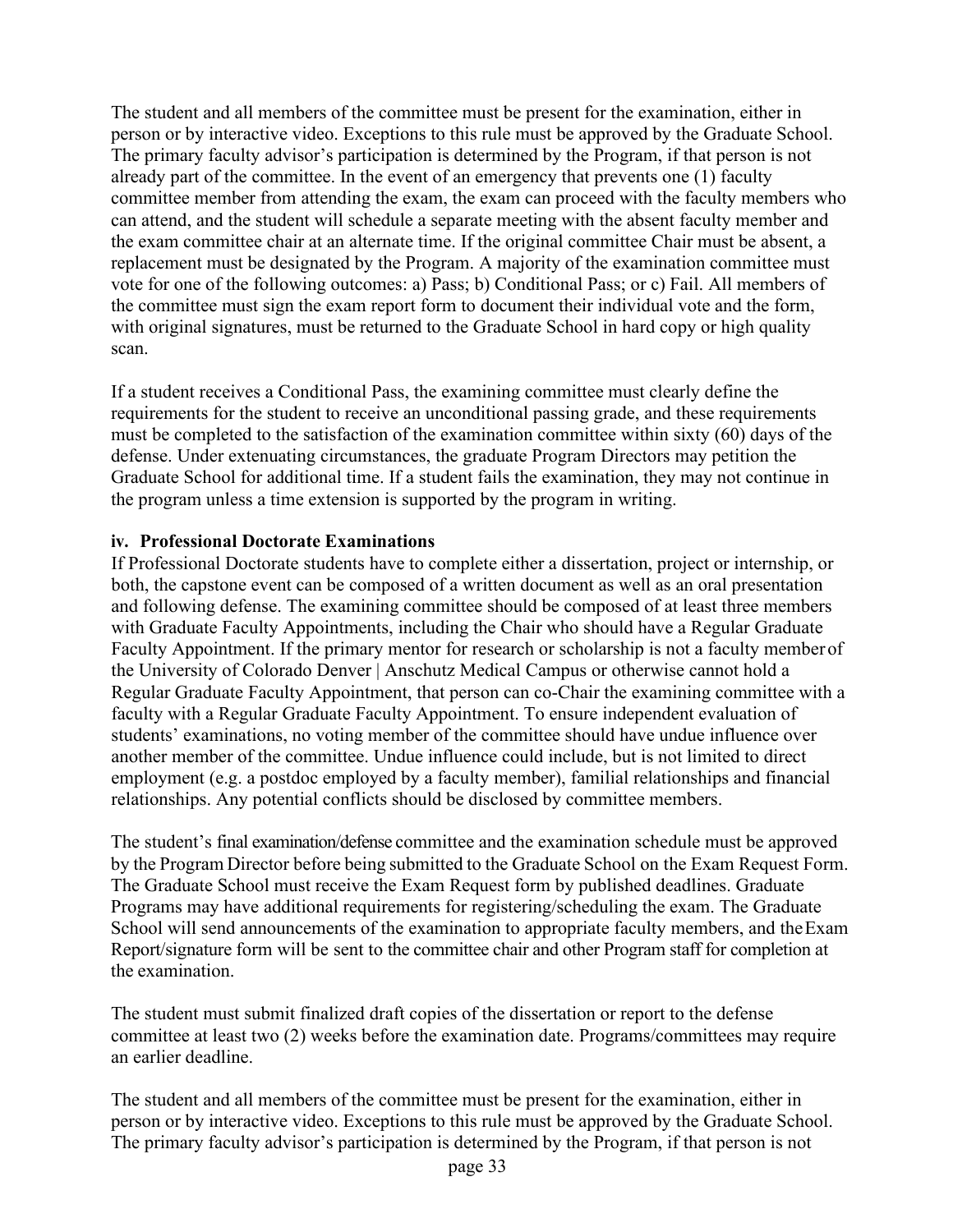already part of the committee. In the event of an emergency that prevents one (1) faculty committee member from attending the exam, the exam can proceed with the faculty members who can attend, and the student will schedule a separate meeting with the absent faculty member and the exam committee chair at an alternate time. If the original committee Chair must be absent, a replacement must be designated by the Program. A majority of the examination committee must vote for one of the following outcomes: a) Pass; b) Conditional Pass; or c) Fail. All members of the committee must sign the exam report form to document their individual vote and the form, with original signatures, must be returned to the Graduate School in hard copy or high quality scan.

If a student receives a Conditional Pass, the examining committee must clearly define the requirements for the student to receive an unconditional passing grade, and these requirements must be completed to the satisfaction of the examination committee within sixty (60) days of the defense. Under extenuating circumstances, the graduate Program Directors may petition the Graduate School for additional time. If a student fails the examination, they may not continue in the program unless a time extension is supported by the program in writing.

## <span id="page-33-0"></span>**Section 10. Time Limits for Completion of Degrees**

## <span id="page-33-1"></span>**i. Master's Degree Time Limit**

Master's students, whether enrolled full-time or part-time, have seven (7) calendar years from matriculation (the semester of formal admission to the Graduate School) to complete all degree requirements, including the filing of the thesis with the Graduate School, if the program requires a thesis. If a student leaves the program (i.e. becomes discontinued through formal withdrawal or non- enrollment), the time spent away does not count toward the time limit if the student is readmitted at a later date. Students who fail to complete the degree in this seven (7) year period are subject to termination from the Graduate School upon the recommendation of the Program Director and concurrence of the Dean. For a student to continue beyond the prescribed time limit, the Program Director must petition the Dean for an extension and include 1) reasons why the program faculty believes the student should be allowed to continue in the program and 2) an anticipated timeline for completion of the degree. Normally, extensions for time to degree are for one year or less, but under rare circumstances, a second extension may be requested. The Extension of Time Limit Form is posted on the Graduate School website.

## <span id="page-33-2"></span>**ii. Doctor of Philosophy and Professional Doctorate Time Limit**

Doctoral students, whether enrolled full-time or part-time, must complete all degree requirements within eight (8) calendar years of matriculation. Students who fail to complete the degree in this eight (8) year period are subject to termination from the Graduate School upon the recommendation of the Program Director and concurrence of the Dean. For a student to continue beyond the prescribed time limit, the Program Director must petition the Graduate School Dean for an extension and include 1) reasons why the program faculty believes the student should be allowed to continue in the Program and 2) an anticipated timeline for completion of the degree. Extensions for time to degree are normally issued for one year or less, but under rare circumstances, a second extension may be granted. The Extension of Time Limit Form is posted on the Graduate School website.

Approved Leaves of Absence automatically extend the time limit for earning a degree by the equivalent amount of time that the student is on leave.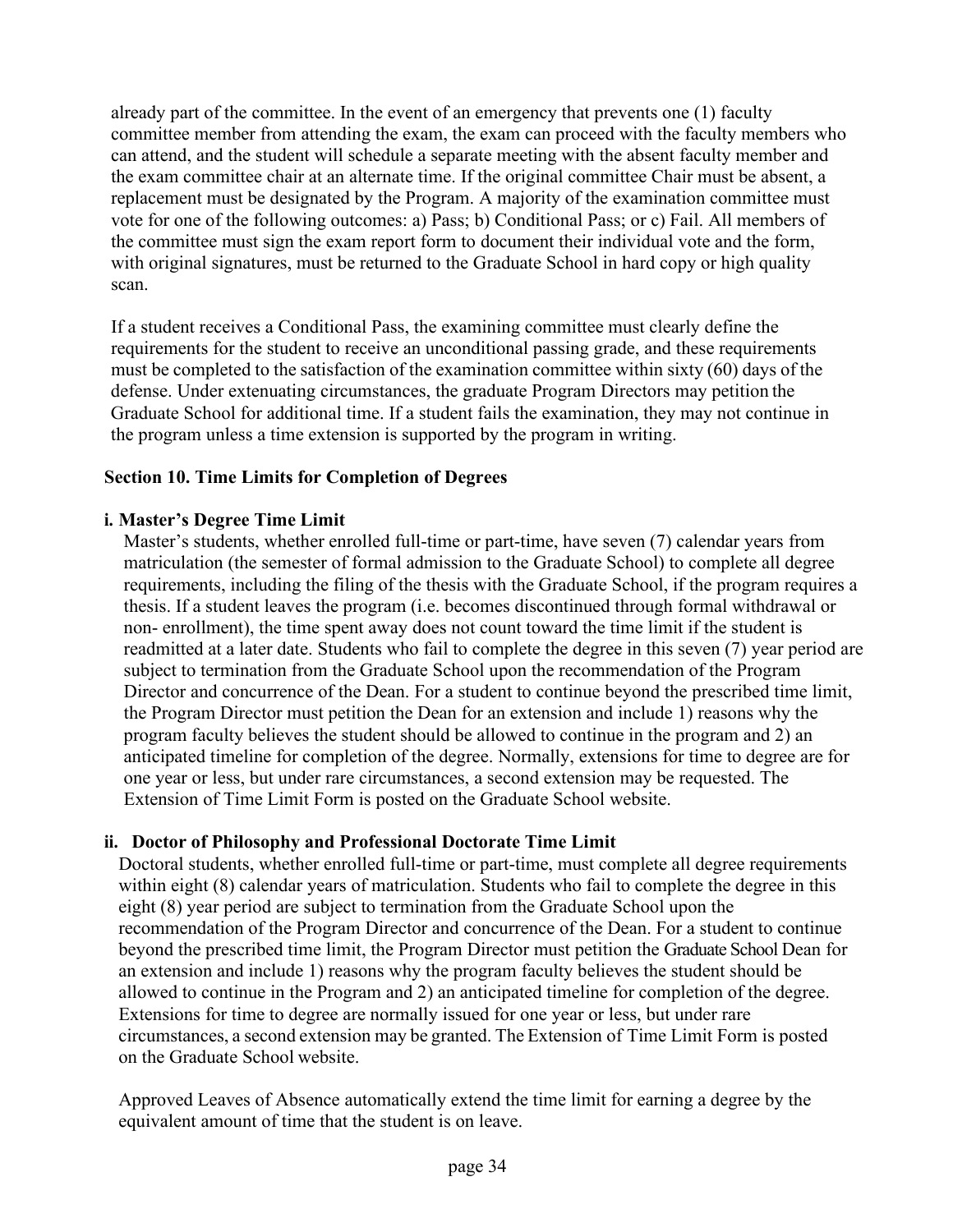#### <span id="page-34-0"></span>**Section 11. Program Handbook**

Each Graduate Program will make available (either on-line, hard copy or both) a handbook containing specific program requirements and guidelines. These guidelines may differ from the Graduate School standards if they are more stringent than the Graduate School's minimum standards outlined in the Graduate School's Policies and Procedures**.** In such case, the programspecific standards will supersede the Graduate School standards. In addition, program handbooks should contain guidelines for measuring satisfactory academic progress in all activities not covered by the Graduate School grading, examination and probation policies. Such activities might include, but are not limited to, preliminary examinations, clinical competencies, and research activities or skills not reflected in course grades and vacation and Leave of Absence policies. Students may be directed to a website where an electronic version of the current handbook is published in lieu of receiving a printed version of the handbook. Changes to the Policies and Procedures of a Graduate Program that are not a consequence or a requirement of an external entity (such as an accrediting body) and that specifically affect academic progression or academic requirements, only apply to students who enter the program after the change has been made.

#### <span id="page-34-1"></span>**Section 12. Academic Probation and Dismissal**

When a student's Program GPA falls below 3.00 (some Graduate Programs may require that a higher GPA be maintained), the student must be notified by the Graduate School, with a copy tothe Program Director, that they have been placed on academic probation. The Program GPA is calculated using all graduate-level work attempted while enrolled in a Graduate Program, including any 4000 level undergraduate courses that might be required for the graduate degree. All courses, including the limited 4000 level courses that thegraduate program accepts for graduation, must be graded with a letter grade. Students will have two (2) semesters if they are enrolled as a full-time student, or four (4) semesters if enrolledas apart-time student, to raise their cumulative programGPAs(calculated using Graduate Level courses only) to at least 3.00 (or greater if required by the particular graduate program). All exceptions (time extensions) must be approved by the graduate program and the Graduate School. The graduate program may also impose additional conditions on probationary students in addition to the raising their GPAs. The Program Director must forward these conditions in writing to both the student and the Dean. The Graduate School, in consultation with the degree program, reserves the right to waive the probation so as to allow students to continue to enroll in course work; Graduate programs may also request probation for failure to meet other academic/program requirements.

If a student starts a new Graduate School affiliated degree program after previously having been enrolled in a different program, their Program GPA with respect to Graduate School requirements will start anew, and only grades earned while enrolled in the new graduate degree program will be considered in terms of their academic standing in the Graduate School. However, the cumulative University GPA on the official transcript will reflect the student's full course history while enrolled as a degree-seeking graduate student at the University of Colorado. Additionally, if a student begins a new program, the program director of the new program may accept courses and credits earned in the previous program. These courses must be listed on the Application to Candidacy when graduating from the new degree program and will count toward the student's Program GPA. Only courses with a grade of a B- or higher may count toward a graduate degree.

If students on probation do not obtain a Program GPA of at least 3.00 (or greater if required by the Program) within two (2) semesters (four (4) semesters if part-time) of being placed on probation, they will be subject to immediate dismissal upon the recommendation of the Program Director and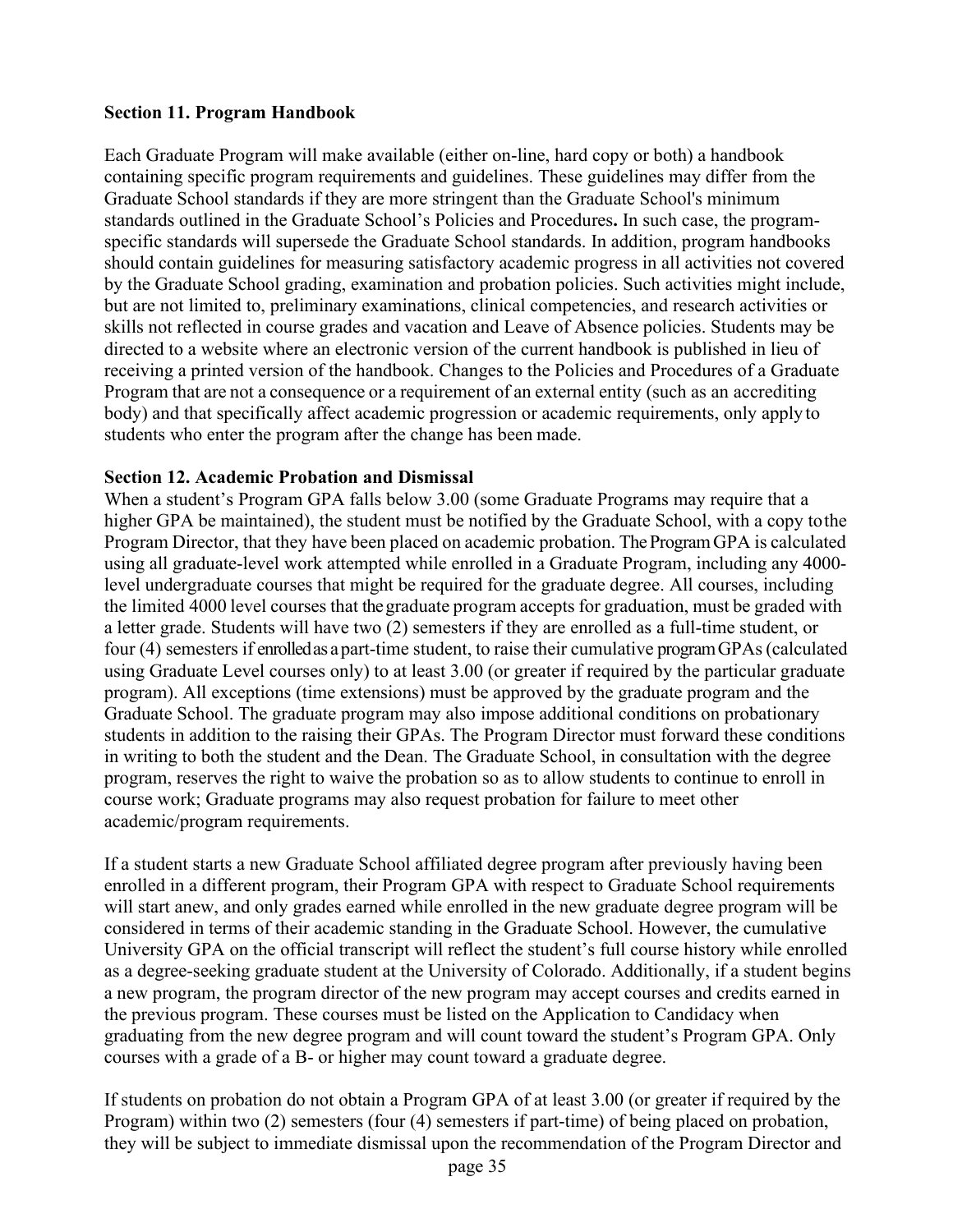concurrence of the Dean. The student may also be subject to immediate dismissal if they do not meet any additional conditions imposed by the program for moving from probationary to regular status. If there are extenuating circumstances, the Program Director may petition the Dean for an extension of the probationary time period. The Dean will make the final decision on dismissal. Students who are placed on academic probation and subsequently dismissed from a graduate program by the Graduate School will be officially notified. Such notifications will include reasons for dismissal and a disclosure of the Right of Appeal.

Any student who is dismissed from the Graduate School following unsuccessful academic probation or failure to meet a program's guidelines for satisfactory academic progress may reapply for admission to the same or a different graduate program after one (1) year. However, the previous Program is under no obligation to readmit the student and the student should consult with the Program Director before applying. If a Program would like to admit a student before the 1-year time period, they may submit a request to the Dean of the Graduate School.

## *Students who feel they are in need of University Support Services for any reason should see the student services website.*

## <span id="page-35-0"></span>**Section 13. Student Conduct and Community Standards**

Students are expected to adhere to the highest standards of personal integrity and professional ethics. These expectations are articulated in the Graduate School Student Academic Honor Code and the University of Colorado Denver Code of Conduct, which applies to graduate students in programs on both campuses. These documents can be found on the Graduate School website. Each document also contains instructions on how to report violations and the processes by which those violations will be reviewed.

#### <span id="page-35-1"></span>**i. Academic Grievances and Appeals**

Students who think that they have been treated unfairly or in violation of programmatic/departmental policies, may ask the Graduate School, usually the appropriate Assistant Dean or Associate Dean, to help mediate a resolution with the program, department or School/College. If a School, College or Graduate Program has established its own procedures to consider academic grievances, then students must follow these procedures. Only in cases where a graduate program resides *only* in the Graduate School is the Graduate School the place to seek redress for academic grievances.

An academic grievance covers problems related to academic issues. Such issues are distinguished from *academic ethics* cases and *disciplinary cases* for which separate procedures exist. Included within academic grievance cases are faculty, program, departmental, College or School (including Graduate School) policies affecting individual student prerogatives; unfair deviations from stated progress evaluation procedures(excluding individual grade challenges); unfair treatment and related issues.

Only in cases where the Graduate School has processed a Suspension, Dismissal or Denial of Progress for a student in consultation with the graduate program, students have the right to appeal that decision to the Dean of the Graduate School. Policies and Procedures governing the filing of an appeal related to a suspension, dismissal or denial of progress are available on the Graduate School website.